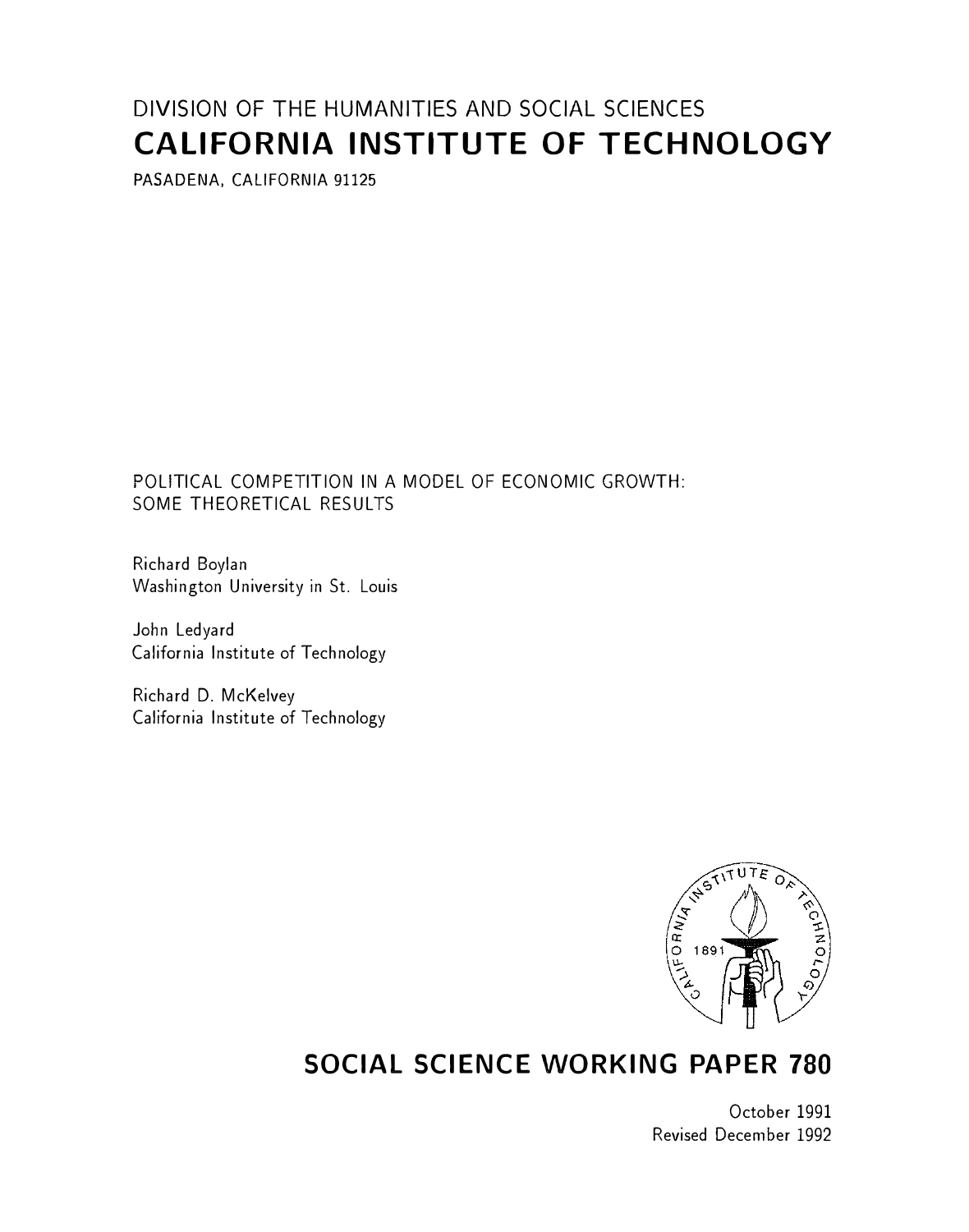# POLITICAL COMPETITION IN A MODEL OF ECONOMIC GROWTH: SOME THEORETICAL RESULTS<sup>1</sup>

## ABSTRACT

We study a one-sector model of economic growth in which decisions about capital accumulation and consumption are made through a political process of two candidate competition. Each voter's utility for a consumption stream is the discounted value of that voter's utility of consumption in each period. We consider the case when voters' one period utility functions for consumption are identical but discount factors are different. We are particularly interested in the conditions under which neoclassical optimal growth paths occur, and conditions in which political business cycles occur. The answer depends on the ability or inability of the candidates to commit to multi-period investment strategies.

If candidates can commit indefinitely into the future, then a political (majority rule) equilibrium path will **not** exist if all discount factors are different. For any feasible consumption path, there is a perturbation which is majority preferred to it. For any neoclassical optimal path there exists a perturbated path that is preferred to it either unanimously or by all but one voter. These results are true even if the perturbations can differ at no more than three consecutive periods from the original path.

If candidates are unable to commit to multi-period plans, we show there is a unique subgame perfect, stationary, symmetric equilibrium to the infinite horizon two candidate competition game; namely the optimal consumption path for the median voter. The equilibrium is unique in the following sense: It is the unique limit of subgame perfect equilibria to the finite horizon electoral game.

In the case when candidates can commit for a finite time into the future, we show that a stationary minmax path (a path which minimizes the maximum vote that can be obtained against it) yields a political business cycle.

 $\overline{^{1}}$ Support for this research was provided, in part by NSF grant #SES-8604348 to the California Institute of Technology. We are grateful to a referee for pointing out that our results could be extended to supra majority rules, as in Proposition 2.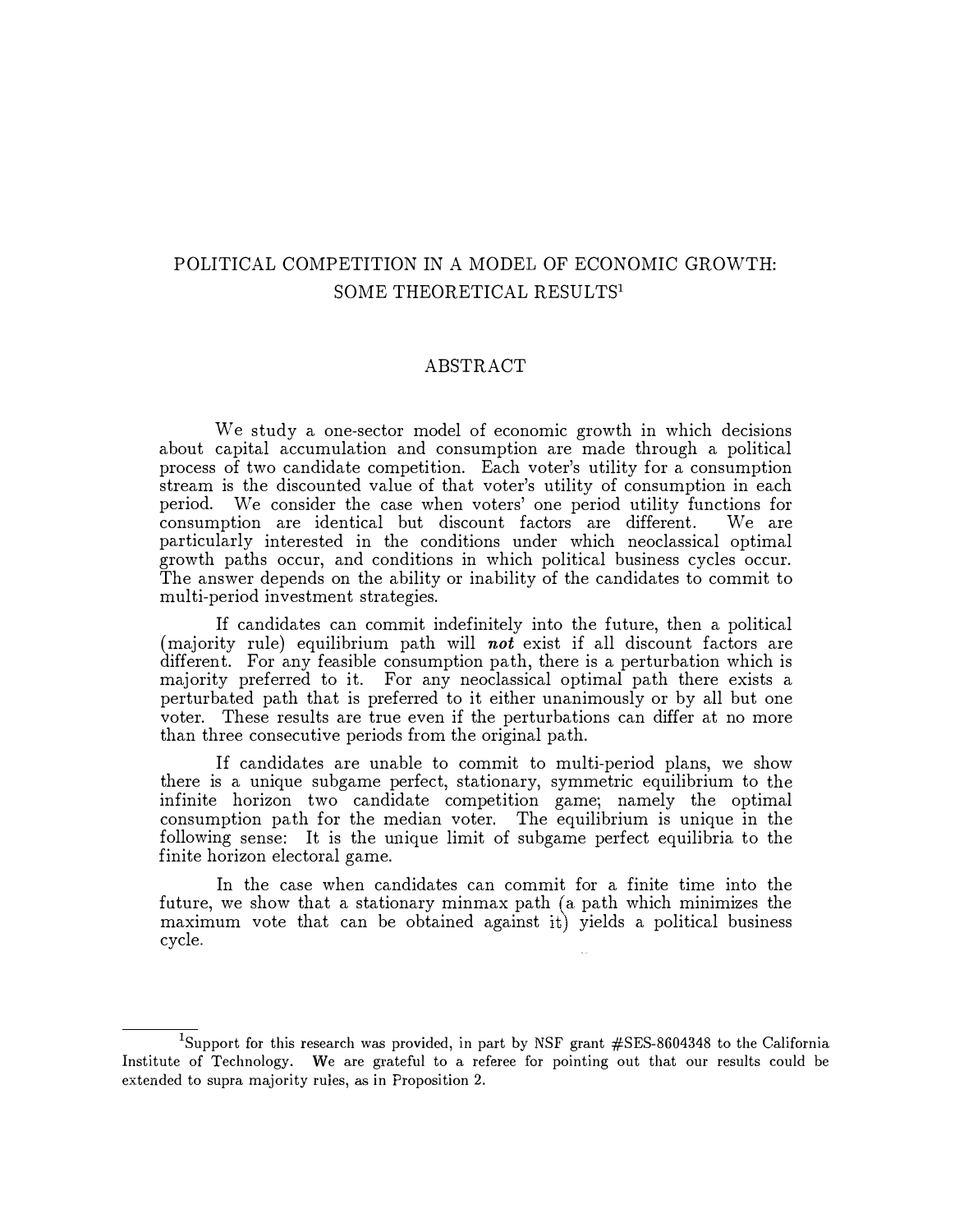# POLITICAL COMPETITION IN A MODEL OF ECONOMIC GROWTH: SOME THEORETICAL RESULTS

Richard Boylan, John Ledyard, and Richard D. McKelvey

## 1. INTRODUCTION

In this paper, we study the consumption-investment paths generated by a competitive political process operating in the temporal environment of a one-sector growth model. We are particularly interested in the conditions which lead to neoclassical optimal paths, and those which lead to political business cycles in such a political-economic system.

There is a long history of work in the economics literature on the problem of economic growth. The problem was originally formulated by Ramsey [1928], was taken up again by Solow [1956], and considered from the point of view of optimal economic policy by Cass [1965], Koopmans [1965] and others.

While the problem of economic growth has received a lot of attention, very little has been done to incorporate political institutions into such models. One exception is the work of Beck [1 978], who studied political behavior in a continuous time, one-sector model of economic growth, where voters differ only in their time preferences. Beck shows that if the set of feasible plans is limited to consumption paths that are optimal for at least one voter, then the path that is optimal for the voter with the median discount factor is a majority core. He conjectures that the median voter path is no longer a majority core if all plans are feasible. He also argues that the plan for the median voter is a "local equilibrium", in which no majority can agree on an instantaneous deviation, assuming that the optimal path for the median voter will be followed after that instant.

When one leaves the setting of growth theory, there is a fair amount of work that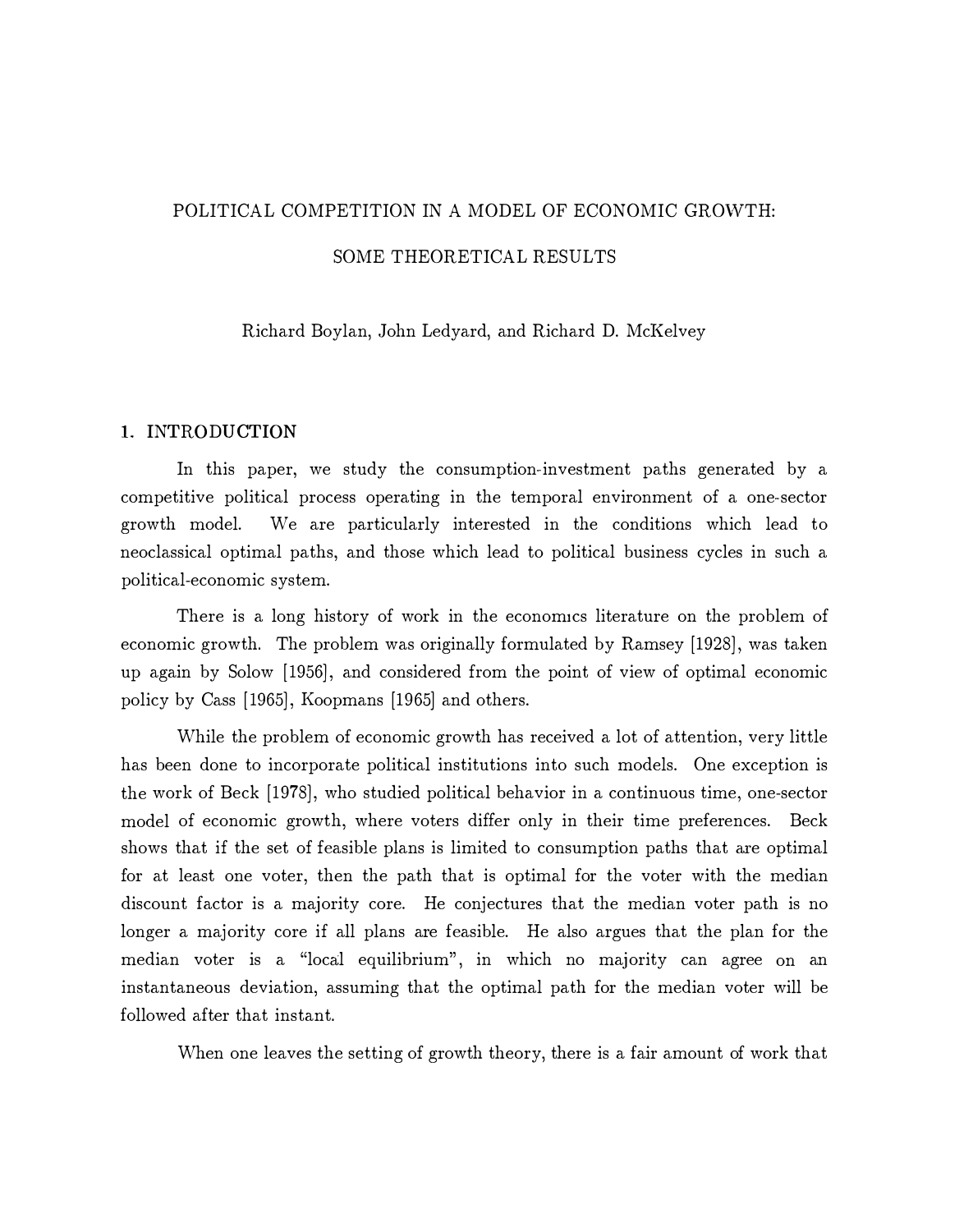has attempted to characterize the type of fiscal and monetary policy that would be generated by political processes. A recurrent theme in this literature is that if politicians are allowed to make economic decisions, they will generate "political business cycles" - business cycles coinciding with the term of office of the politicians. Nordhaus [1975] first derived such results in a model in which the incumbent office holder must choose among different points along a Phillips curve. He also presented some empirical evidence supporting the existence of political business cycles in some countries.2 Nordhaus's theoretical argument depends crucially on voter myopia. Subsequent papers by Rogoff [1990] (see also Rogoff and Sibert [1988]) and Alesina [1987] have derived political business cycles without having to assume voter myopia. Rogoff and Rogoff and Sibert show that the introduction of asymmetric information over the competency of political candidates can generate a political business cycle. In this model a business cycle emerges as a signalling equilibrium in which the size of the cycle is used, by the candidate, to signal its competency to the voters. Alesina assumes that different political parties have different relative preferences over the trade-off between inflation and unemployment levels. He then gets political business cycles emerging even when voters have rational expectations, due to the fact that the election provides a random shock. Both of the above models are partial equilibrium models. Rogoff's economy does not have the capability of real growth, while Alesina's political parties have exogenously given policy positions.

In this paper, we study a discrete-time version of Beck's model: we consider a one sector growth model in which voters differ only in their time preferences, and in which they vote over the optimal plan. We consider the case where all plans, rather than just plans that are optimal for one voter, are available.

We begin, in section 2, by introducing the details of the standard one-sector growth model and providing some background on optimal investment-consumption paths for those not familiar with this framework. We then formulate the political growth model as a game of two-candidate competition over the set of feasible consumption-investment paths. The variable which we focus on is the length of time

<sup>&</sup>lt;sup>2</sup>Subsequent empirical evidence for cycles is mixed. McCallum (1978) and Golden-Poterba (1980) do not find evidence oLbusiness cycles in the U. S. .But other studies· find evidence of cycles in other countries. Empirical evidence for cycles can be found in Allen, Sulock and Sabo [1986], Cargill and Hutchinson [1991], Davidson, Fratianni and von Hagen [1990], Findlay [1990], Kei1[1988], Paldam [1979] and Soh (1986].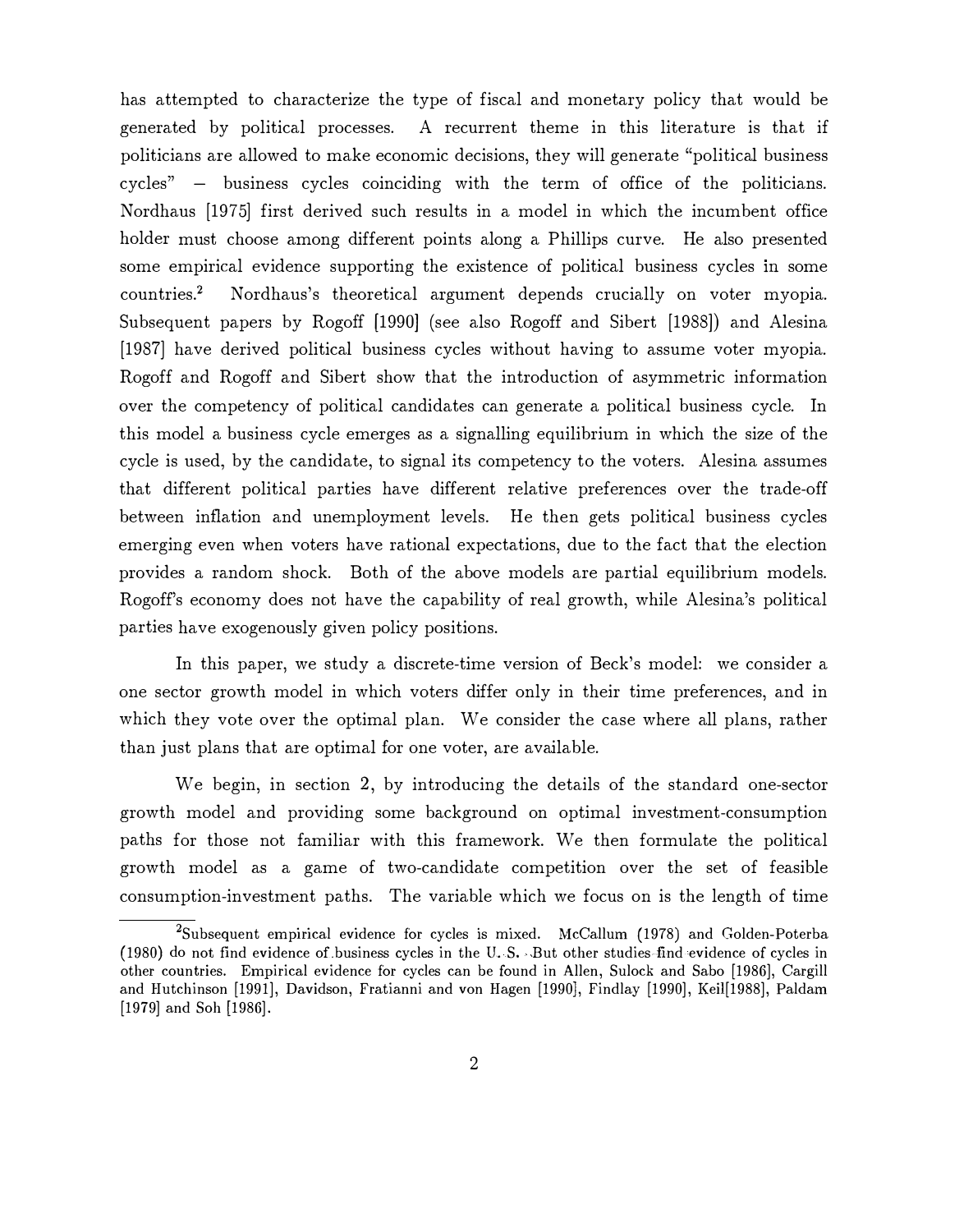for which political candidates can commit themselves. The type of investmentconsumption path generated is critically dependent upon whether or not the candidates are able to commit to multi-period investment plans in a credible manner.

In section 3, we consider what paths are chosen if candidates can credibly commit and voters can choose between investment-consumption paths to be followed indefinitely into the future. If all voters have different discount factors, we prove Beck's conjecture that the median voter path is not a core when plans that are not optimal for some voter are available. We actually prove a stronger result  $-$  that there is no majority rule core if non optimal plans are feasible, and that any neoclassical optimal path (a path that could be optimal for a voter with time consistent preferences) can be defeated almost unanimously.

In section 4, we consider what consumption paths are chosen if it is impossible for candidates to credibly commit to indefinitely long consumption plans, but can instead just commit for one period. We show that there is a "unique" subgame perfect, stationary, symmetric equilibrium to the two-candidate competition that supports the consumption path that 1s optimal for the voter with median discount rate. The equilibrium we identify 1s "unique" in the following sense. It is the limit of unique subgame perfect equilibria to the finite horizon electoral game, and any equilibrium to the infinitely repeated game that is such a limit must yield the same consumption investment path. In essence, we show that Beck's intuition is correct in the discrete time setting.

In section 5, we consider the case where candidates can commit for only a finite time into the future. We investigate which paths can be defeated by the smallest majorities. We show that a stationary minmax path (a path that can be defeated by the smallest majority) exibits a political business cycle.

We conclude that political business cycles can be explained by models that require no myopia or incomplete information, and that the existence and severity of political business cycles may be related to the length of the time horizon that the political system can commmit .3 Our analysis also raises questions as to whether

 $\overline{{}^3\text{In}}$  connection with this result, the findings of Paldam (1979) are quite intriguing. He studies 49 stable governments in 17 OECD countries, finding significant business cycles in four year governments, but no significant cycles in three year governments. Thus longer terms in office lead to less stable consumption paths.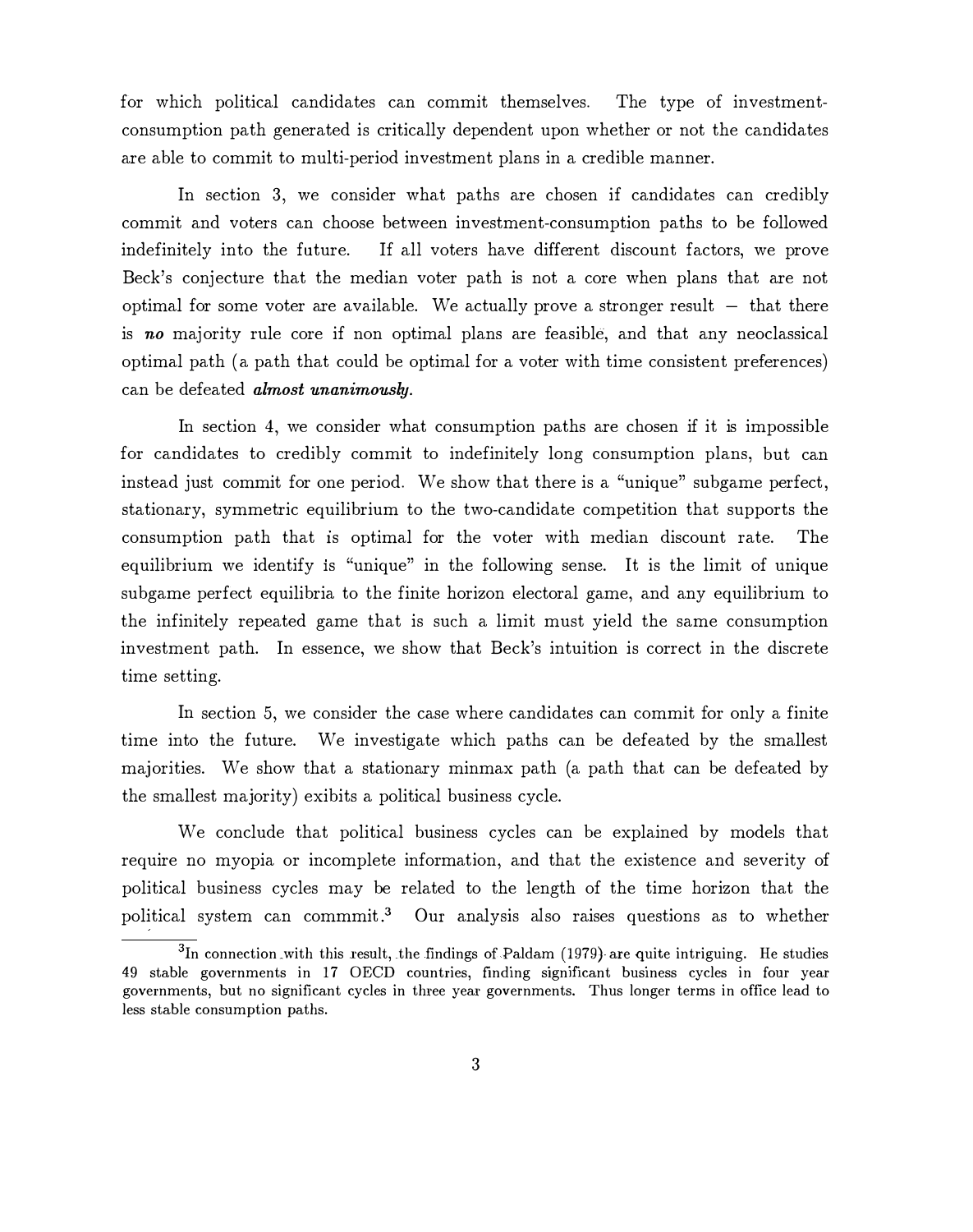neoclassical optimal paths are socially desirable, since they can always be defeated by virtually unanimous majorities. In particular, cyclical paths are majority preferred to them and can only be defeated by smaller majorities.

### 2. THE POLITICAL-ECONOMIC GROWTH MODEL

We choose the simplest possible dynamic framework to model the economy: a one sector growth model. We also choose the simplest possible political process: twocandidate competition. The economy is very simple: there is one good which can be consumed or invested (for example corn which can be planted or eaten). Decisions on the consumption-investment stream are made by the political process.

We first review the basic setup and results of the one sector growth model we use: Let  $F: \mathbb{R} \to \mathbb{R}$  be a twice continuously differentiable concave production function<sup>4</sup> with  $F(\theta) = \theta$ ,  $F'(\theta) = +\infty$ ,  $F'(\infty) = \theta$ . Let  $k_t$  be the per capital capital stock at the beginning of date  $t$ , and  $c_t$  be the consumption per capita on date  $t$ , and let  $T \in \mathbb{N} \cup \{\infty\}$ . The technology can be summarized in the fundamental equation of growth theory: we are given  $\overline{k} > 0$ , and for  $t = 0, 1, 2, \ldots, T$ ,

$$
c_t + k_{t+1} = F(k_t),
$$
\n(2.1)

where

$$
k_{\theta} = \overline{k}, \ k_{t} \geq 0, \ c_{t} \geq 0. \tag{2.2}
$$

Thus each period, the output of production is divided between consumption and capital for use in next period production. Any path  $c = {c_t}_0 \cdot c_t < r$  which is a feasible solution to  $(2.1)$  and  $(2.2)$  is called a *feasible consumption path*. Let c denote the set of feasible consumption paths.

The one sector growth model has been studied extensively in the case where a particular social welfare function is defined. The primary interest has been in solving for a feasible consumption investment path which maximizes the welfare function. In most cases the welfare function has been assumed to be temporally separable with impatience represented by a discount factor,  $\delta$ . That is, for any  $c \in \mathbb{C}$ ,  $U(c)$  =  $\sum_{t=0}^{T} \delta^t u(c_t)$ , where  $\delta \in (0,1)$  and  $u: \mathbb{R}_{+} \to \mathbb{R}$  satisfies  $u'(c) > 0$ ,  $u'(0) = \infty$  and  $u''(c) < 0$ 

<sup>&</sup>lt;sup>4</sup>The production function  $F(k)$  is frequently assumed to be of the form  $f(k) = f(k) + (1-\lambda)k$ , where  $\lambda$  is the depreciation rate of capital stock, and  $f(k)$  is the net output. Hence,  $(1-\lambda)k$  is the undepreciated capital.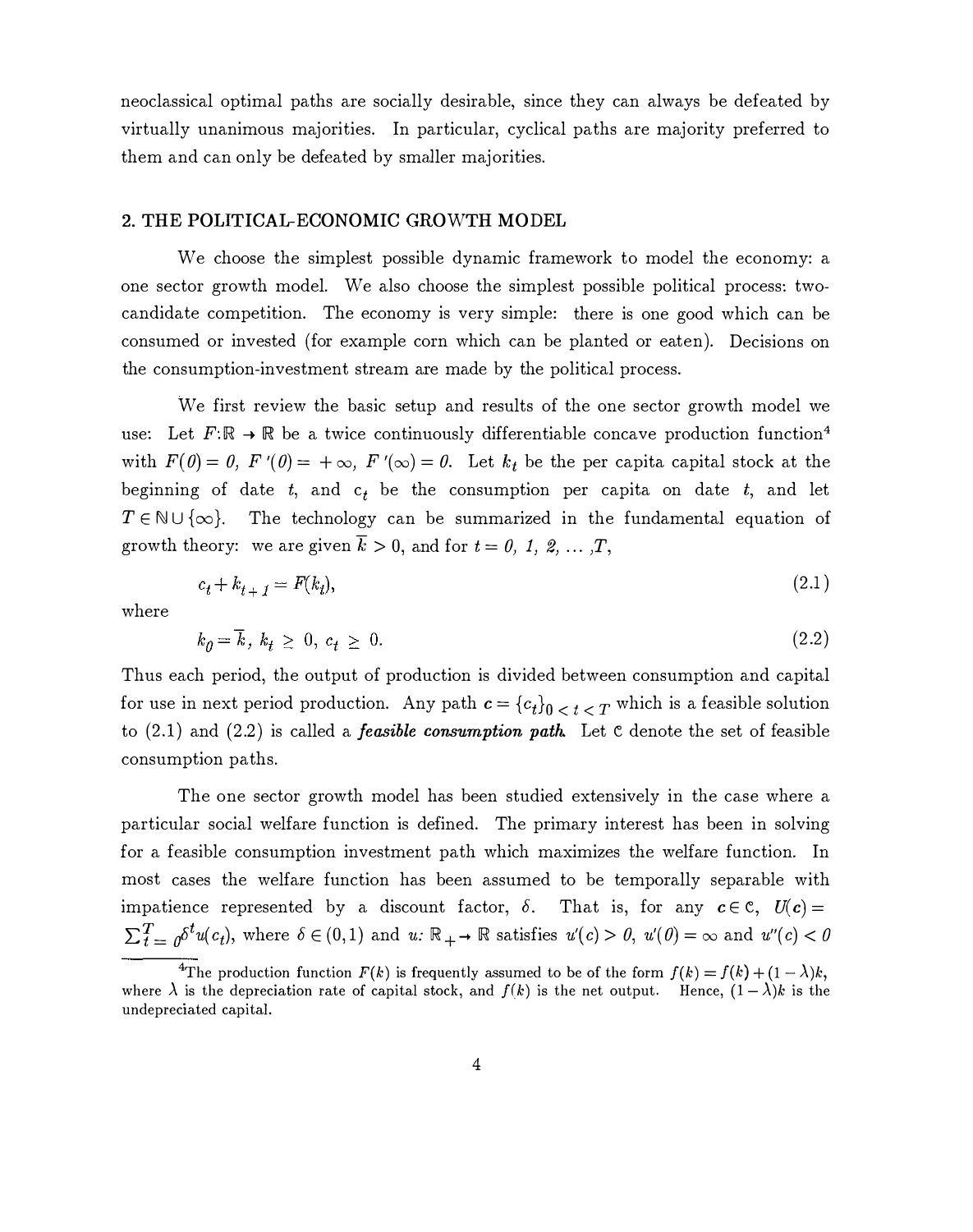for all  $c \in \mathbb{R}_+$ . The problem to be solved is:

$$
\max_{c \in \mathcal{C}} \sum_{t=0}^{T} \delta^{t} u(c_t) \tag{2.3}
$$

Any solution to the above problem (for some  $\delta$ ) will be called a *neoclassical optimal* path.

Any solution  $\{(c_t^*, k_t^*)\}_{0 \leq t \leq T}$  can be characterized by a family of *policy* functions  $h_t(k,T)$  and  $g_t(k,T) = F(k) - h_t(k,T)$  for the optimal capital and consumption at time t, as a function of capital at the previous time period, such that  $k_0^* = \overline{k}$ ,  $k_{t+1}^* = h_t(k_t^*,T)$ , and  $c_t^* = g_t(k_t^*,T)$ . For the infinite horizon model, the solution can be expressed in terms of a single pair of functions  $h(k) = h_t(k;\infty)$  and  $g(k) = g_t(k;\infty)$ . Further, h satisfies  $h' > 0$  and  $h(k) < k^*$  for  $k < k^*$ , and  $h(k) > k^*$  for  $k > k^*$ , where  $k^*$  is defined  $bv^5$ 

$$
F'(k^*) = \frac{1}{\delta} \tag{2.4}
$$

The above results imply that the optimal path of capital begins at  $k_0$  and converges monotonically to  $k^*$ . Similarly, the optimal path of consumption converges monotonically to  $c^* = F(k^*) - k^*$ .

In this paper, instead of using a social welfare function, we assume that there is a set  $N$  of  $n$  voters. Voters all have the same one period utility for consumption, but differ in their time preferences. Voter  $i \in N$ , has a discount factor  $0 < \delta_i < 1$ , and this voter's utility function  $U_i: \mathbb{C} \to \mathbb{R}$  over consumption paths is given by<sup>6</sup>

$$
U_i(\mathbf{c}) = \sum_{t=0}^{T} \delta_i^t u(c_t), \tag{2.5}
$$

where  $u: \mathbb{R}_+ \to \mathbb{R}$  satisfies  $u'(c) > 0$ ,  $u'(0) = \infty$  and  $u''(c) < 0$  for all  $c \in \mathbb{R}_+$ . We will assume throughout that any two distinct voters have distinct discount factors: *i.e.*,

 $\overline{5}_{\text{To}}$  see this, let  $v^*$  be a function satisfying  $v^*(k) = max_c [u(c) + \delta v^*(F(k) - c)] = max_h$ [ $u(F(k)-h)+\delta v^*(h)$ ]. Then  $v^*(k) = u(F(k)-h(k)) + \delta v^*(h(k))$ , where for all k,  $h(k)$  satisfies  $\partial v^*/\partial h=0 \implies u'(F(k)-h(k))=\delta v^{*/}(h(k)).$  By the Envelope theorem,  $v^{*}(k)=\partial v^*/\partial k=-u'(F(k)-h(k))$  $h(k)$   $F'(k)$ . Hence,  $u'(F(k)-h(k)) = \delta v^{*}(h(k)) = \delta u'(F(h(k)) - h(h(k)))F'(h(k)) \Rightarrow u'(g(k)) =$  $\delta u'(g(h(k)))F'(h(k))$ . Note that if  $h(k) = k$ , then  $\delta u'(g(k)) = u'(g(k))/F'(k) \Rightarrow F'(k) = 1/\delta$ . The value function,  $v^*$  is continuous, differentiable, strictly increasing, and strictly concave. In other words,  $v^{*_l}(k) > 0$ , and  $v^{*_l}(k) < 0$ . For more details the reader can consult Harris [1987].

<sup>&</sup>lt;sup>6</sup>One might worry about the distribution of  $c_t$  across voters, but we will treat this as a public good. That is, the elected candidate will pick  $c_t$ , the amount of  $y_t$  to be consumed, yielding voter i a utility level of  $u(c_t)$  for that period. Most of the results we show in this paper extend to the case where the good is private with one period utility functions being logarithmic (see Boylan [1992]).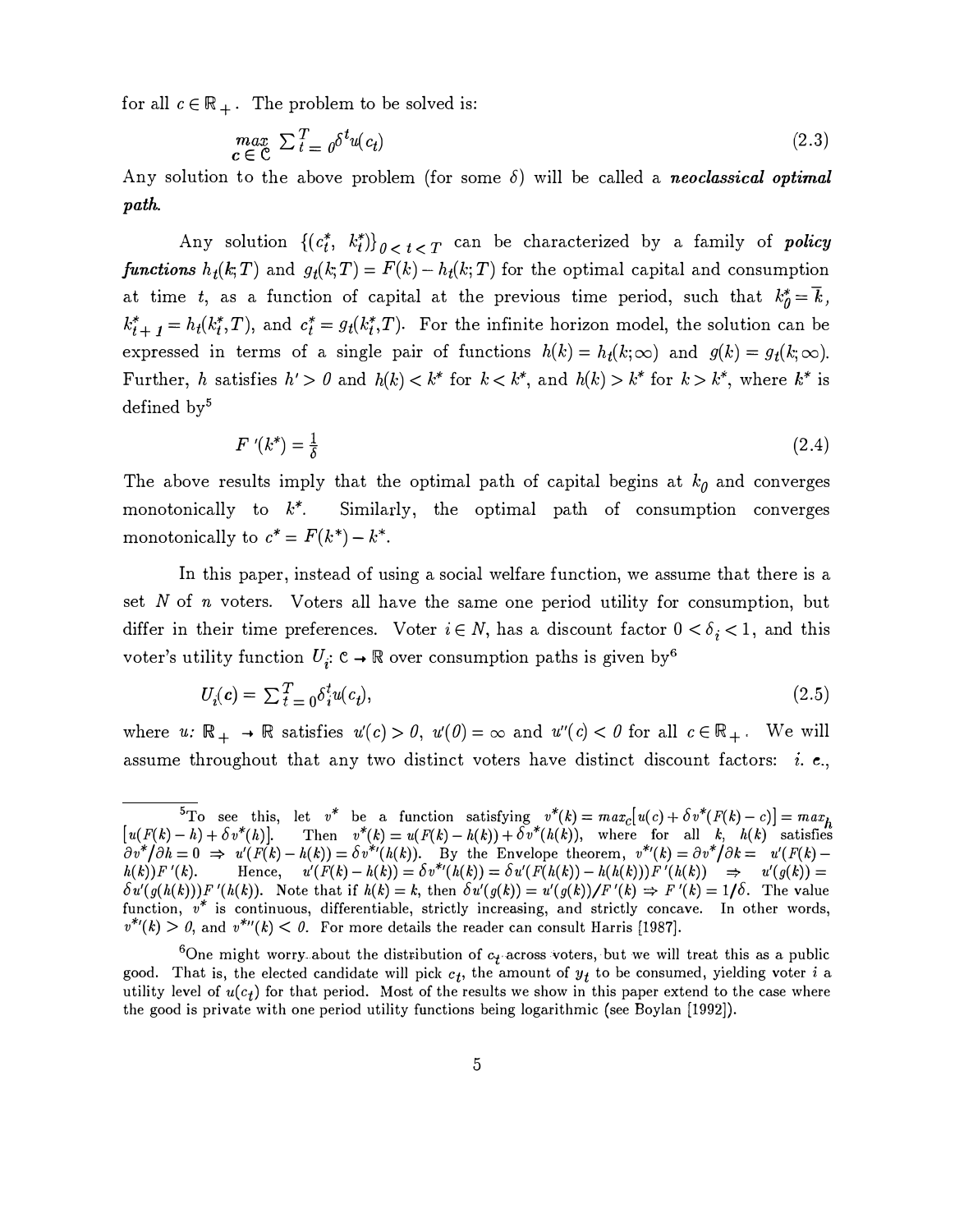$i \neq j \Rightarrow \delta_i \neq \delta_j$ .

In addition to the voters, we assume there are two candidates. The political process consists of a sequence of elections, in each of which the two candidates compete for office by offering consumption plans for the duration of their term of office. We assume that at period  $iL$ , the society is able to choose a policy that commits them for the next L periods (or  $T - iL$  periods if this is less than L). Thus, there are  $\mathcal T$  elections, in each of which one of two candidates is elected to serve a term of office of length L periods, where  $1 \leq \mathcal{I}L \leq T$ .

The above represents a general framework for study of the problem of growth under two candidate competition. In this paper we will consider some special cases of the above model. In the first case, considered in section 3 there is only one election with a very long term of office:  $\mathcal{T} = 1, L = T = \infty$ . In the second case, considered in section 4, we consider the case when commitment is not possible:  $\mathfrak{T} = T = \infty$ ,  $L = 1$ . In the final case, considered in section 5, there is an infinite sequence of elections with finite terms of office:  $\mathfrak{T} = T = \infty, L > 1$ .

These three cases represent extremes m the ability to commit or plan for the future. In the first case, the political process makes a decision once and for all as to the plan to be followed into the future. The plan of the elected candidate is carried out with no possibility for revision later on. In the second case, the political process allows only incremental planning, with decisions on current consumption made at that point in time, and no ability to commit for the future. The final case corresponds to the situation in which there are periodic elections, in which candidates make promises for the policy that they will follow during their term of office, and these promises are believed by the voters and carried out by the candidates once in office.

#### 3. INDEFINITE COMMITMENT

Suppose that candidates and voters can commit to carry out multi-period actions for significant periods into the future. What will a majority rule equilibrium look like? The answer, of course, depends on the types of commitments that are possible and credible. In this section, we will make about as extreme an assumption as is possible. We assume candidates can commit to feasible consumption paths, for all  $t$ , and that voters and the other candidate believe these commitments. We assume that there is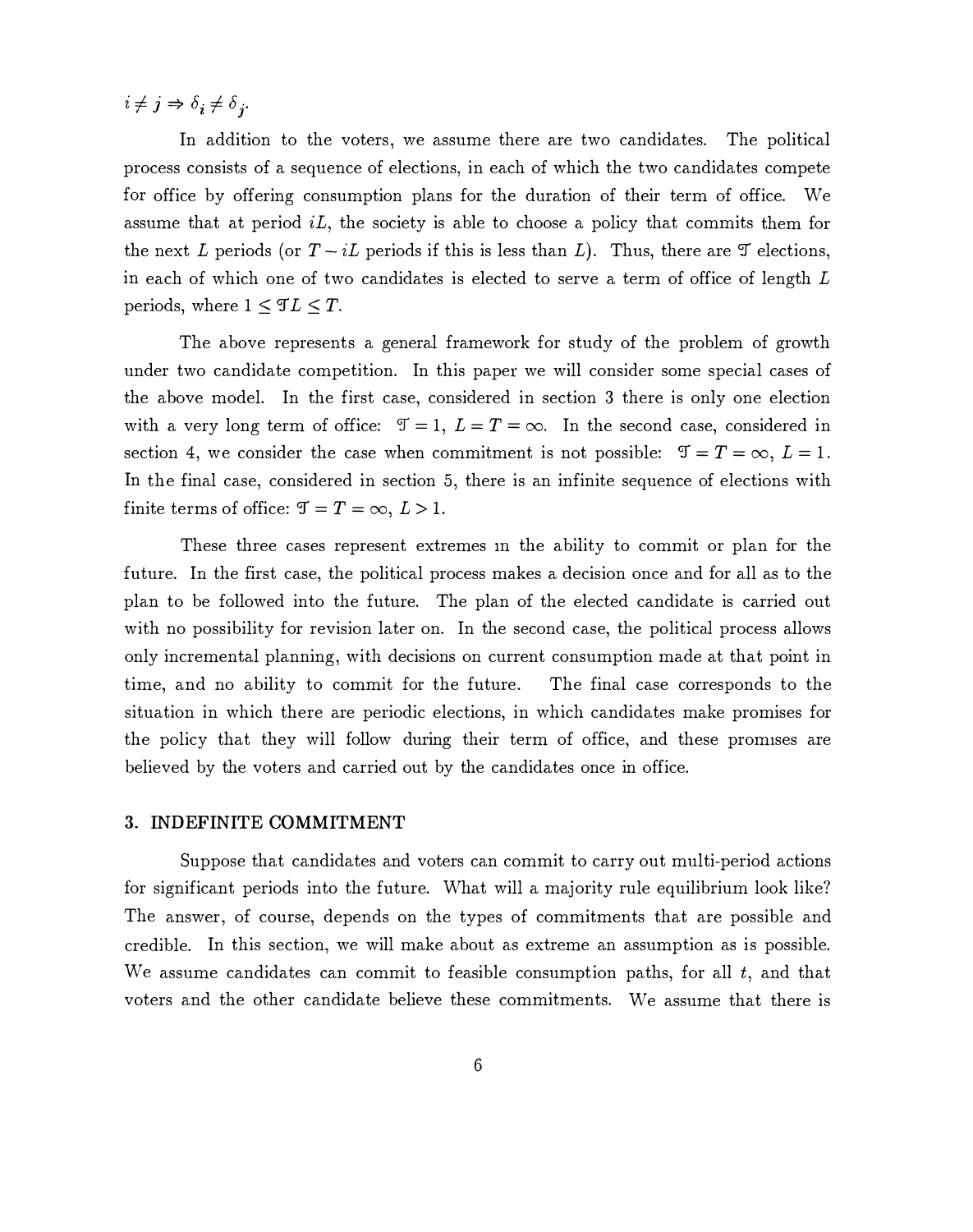one election, at time  $\tau = 0$  to determine the consumption path to be followed into the future. The two candidates offer proposals, and the voters vote for the plan that they like the best. We assume that candidates get utility just from winning the election, and have no policy preferences. Voters get the utility of the consumption stream offered by the winning candidate.

Formally, we assume that there is a set  $K = \{1,2\}$  of two candidates, and that the strategy set for candidate  $i \in K$  is  $S_i = \mathbb{C}$ , the set of feasible consumption paths. Given a pair of strategies adopted by the candidates, we assume that voters vote for the candidate proposing the policy they like best (abstaining if indifferent). Write  $n(c, c') = |\{i \in N: U_i(c) > U_i(c')\}|$  to be the vote of c'against c. Then for any  $s = (s_1, s_2) \in \mathbb{C} \times \mathbb{C}$ , we can define the payoff function  $M(s) = M_1(s) = -M_2(s)$  for a two person zero sum game between the candidates by:

$$
M_j(s) = \begin{cases} 1 & \text{if } n(s_1, s_2) > n(s_2, s_1) \\ -1 & \text{if } n(s_1, s_2) > n(s_2, s_1) \\ 0 & \text{otherwise} \end{cases}
$$
(3.1)

The above situation corresponds to a standard game of two candidate electoral competition under majority rule, where the space from which the candidates choose their policies is the set C. We want to identify pure stratgy Nash equilibria to this game.

A point  $c \in \mathcal{C}$  is a *majority rule core* if there is no other feasible path,  $c \in \mathcal{C}$  such that  $n(c,c') > n/2$ . Given the assumptions we have made,  $(c,c)$  is a Nash equilibrium to (3.1) if and only if c is a majority core (See proof to Proposition 1 in the appendix). Our main finding in this section (proven in the appendix) is that there will be no pure strategy Nash equilibria to the game (3.1) .

PROPOSITION 1: If all voters have different discount factors, there is no pure strategy Nash equilibrium for  $(3.1)$ . Equivalently, there is no majority core in C.

The above result may seem surprising at first glance. One might think (at least we did) that when utility functions differ only by one parameter, that the median voter theorem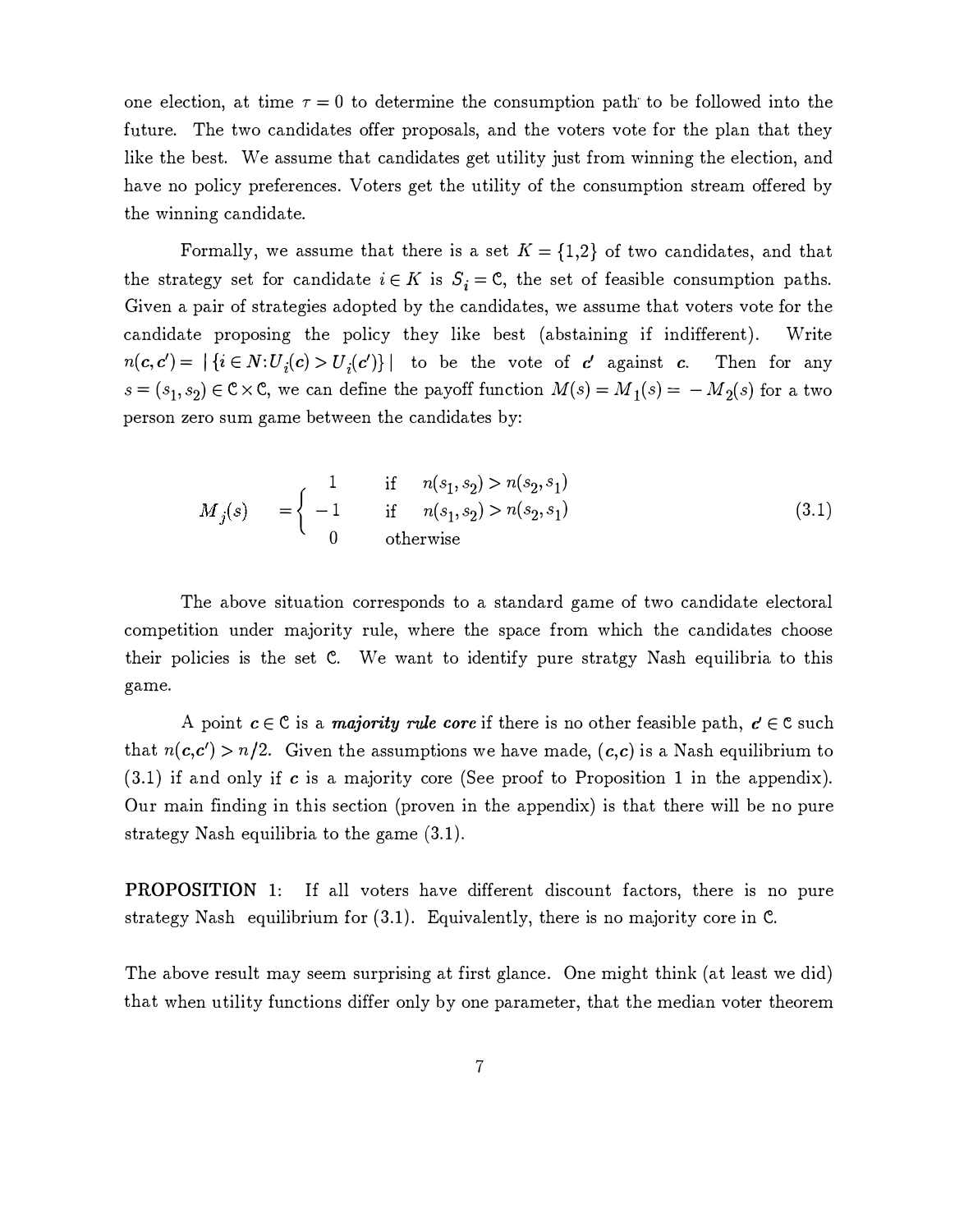would apply, implying that the optimal path for the voter with the median discount factor would be a majority core point. To illustrate that this intuition is wrong, we give an example showing how the optimal path for the median voter can be defeated.

**EXAMPLE 1:** Assume  $u(c) = ln(c)$ ,  $F(k) = k^{1/2}$ . There are three voters with  $\delta_1 = .5$ ,  $\delta_{\hat{g}} = .05$ , and  $\delta_{\hat{g}} = .95$ . Let  $c^*$  and  $k^*$  be the steady state values of consumption and capital on the optimal path for the voter with the median discount factor, namely voter 1. By equation (2.4),  $k^* = .0625$ , and  $c^* = F(k^*) - k^* = .1875$ . For simplicity, we assume initial capital is at the steady state,  $k^*$ , so that the optimal path is  $c^* = (c^*, c^*,$  $c^*$ , ... ). Now consider the path  $c' = (c_0, c_1, c_2, c^*, c^*, c^*, \dots)$ , with  $c_0 = .1914$ ,  $c_1 = .17188$ , and  $c_2 = .20243$ . It is easily checked that this path is feasible. Further, both voters 2 and 3 prefer c' to  $c^*$ :  $U_2(c') = -1.745 + \delta_2^3 U_2(c^*) > -1.762 +$  $\delta_2^3 U_2(\boldsymbol{c}^*) = U_2(\boldsymbol{c}^*)$ , and  $U_3(\boldsymbol{c}') = -4.768 + \delta_3^3 U_3(\boldsymbol{c}^*) - 4.775 + \delta_3^3 U_3(\boldsymbol{c}^*) = U_3(\boldsymbol{c}^*)$ .

The intuition for the example is as follows. The optimal path for the median voter is beaten by selecting three successive periods, and then perturbing the path a small distance in the direction  $z = (\delta_1^2, -2\delta_1, 1) = (1/4, -1, 1)$ . This direction vector is normal to gradient for the median voter, and since  $c^*$  is optimal for voter 1, z is also in the tangent space of the constraint. Further,  $z$  has positive inner product with the gradient vectors of all other voters. It follows that a small change in the direction z will improve the utility of all voters but voter 1, and be approximately feasible. The perturbation must be adjusted slightly to maintain feasibility, (which we do by just perturbing  $c_0$  and  $c_1$ , and then setting  $c_2 = F(F(F(k^*)-c_0)-c_1)-k^*$ .) This perturbation results in slightly more consumption in the first period, followed by a large drop in consumption in the second period, and a large rise in consumption in the last period. The consumption drop in the second period is necessary to allow investment in order to finance the third period rise in consumption. This proposed change is able to attract voters with lower discount factors because of the greater consumption right away. But it is simultaneously able to attract voters with higher discount factors because of the higher total consumption, which voters with higher discount factors are willing to wait for.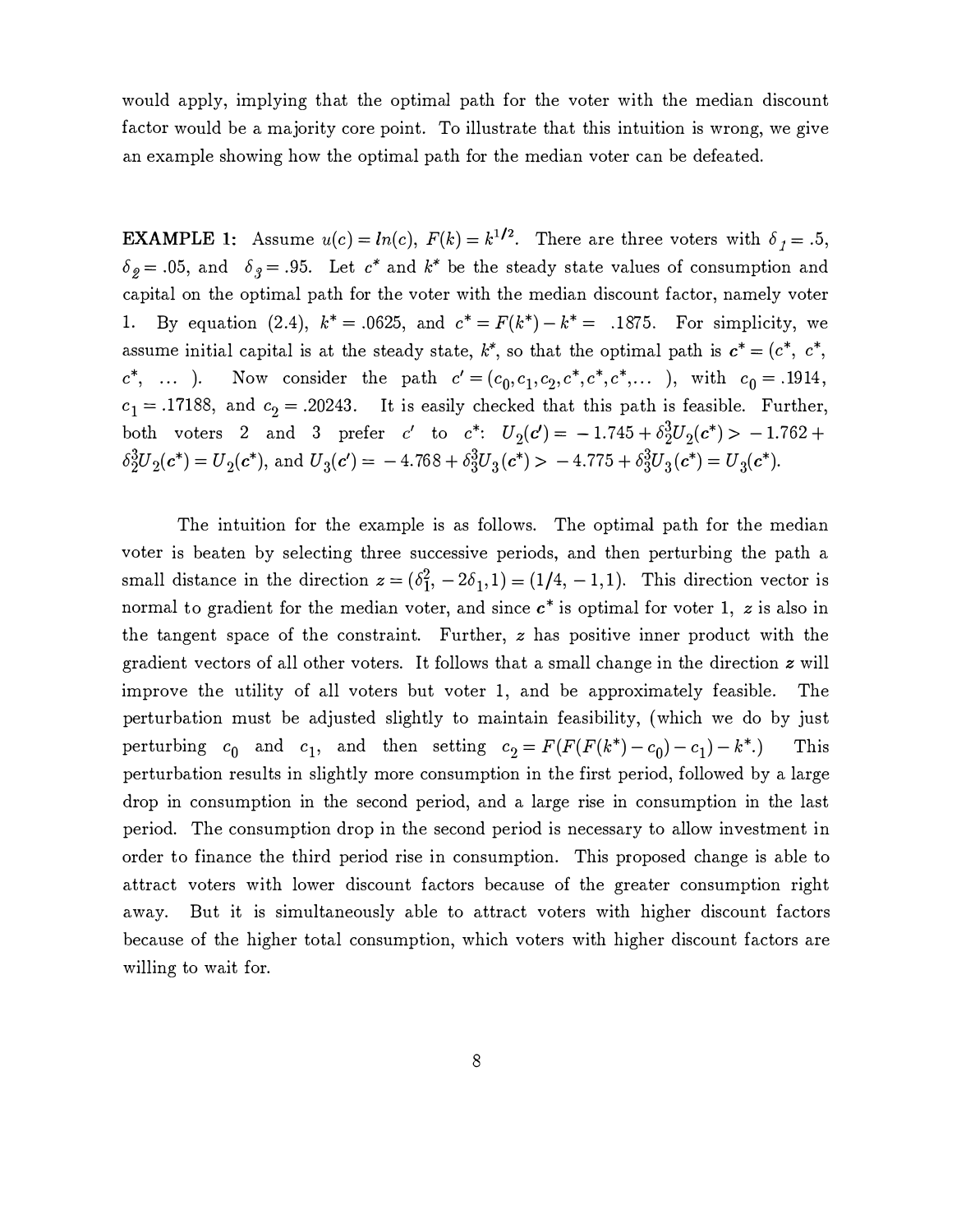The above example is worked out for an optimal path of the median voter. However, Proposition 1 establishes that any path, optimal or not, can be defeated by another path. Hence, the above result does not allow us to make any specific prediction about what kinds of paths might be observed.

Given the results of Proposition 1 the next natural question is to ask is if there are any paths that are "more stable" than others. To address this question, we consider the size of the majority by which various paths can be defeated, and attempt to identify those that can be defeated by the smallest majority.

PROPOSITION 2: If all voters have different discount factors, then for any neoclassical optimal path,  $c \in \mathbb{C}$ , there is an alternative path  $c' \in \mathbb{C}$ , which defeats c by at least  $n-1$  votes. If c is not optimal for any voter i, then it can be defeated by n votes. The same results hold if we restrict the set of alternative paths to those that differ from <sup>c</sup>at no more than 3 consecutive periods.

## 4. ONE PERIOD COMMITMENT

We showed that if voters can choose between multi period proposals, no equilibrium exists. However, it can be argued that multiple period proposals are not credible. Because of the temporal nature of the decision, period t decisions must be implemented before period  $t + 1$  decisions. But once period t decisions are implemented, there is always the opportunity to revise the period  $t + 1$  decisions. In making the period t decision, all players would realize this aspect of the problem, and they would make the period t decision conditional on the belief that the period  $t + 1$ decision will be made subject to preferences at that point in time. This means that multi-period deviations from a proposed "status quo" consumption path can only occur if players will want to continue with the deviation even in the later periods of the deviation. For example, if a coalition supporting a deviation contains members with both high and low discount factors, then for the deviation to benefit both groups, it may be necessary that the groups get their benefits at different times. Once the players with low discount factors have received their benefits from higher initial levels of consumption, they may no longer be willing to support the investment necessary to help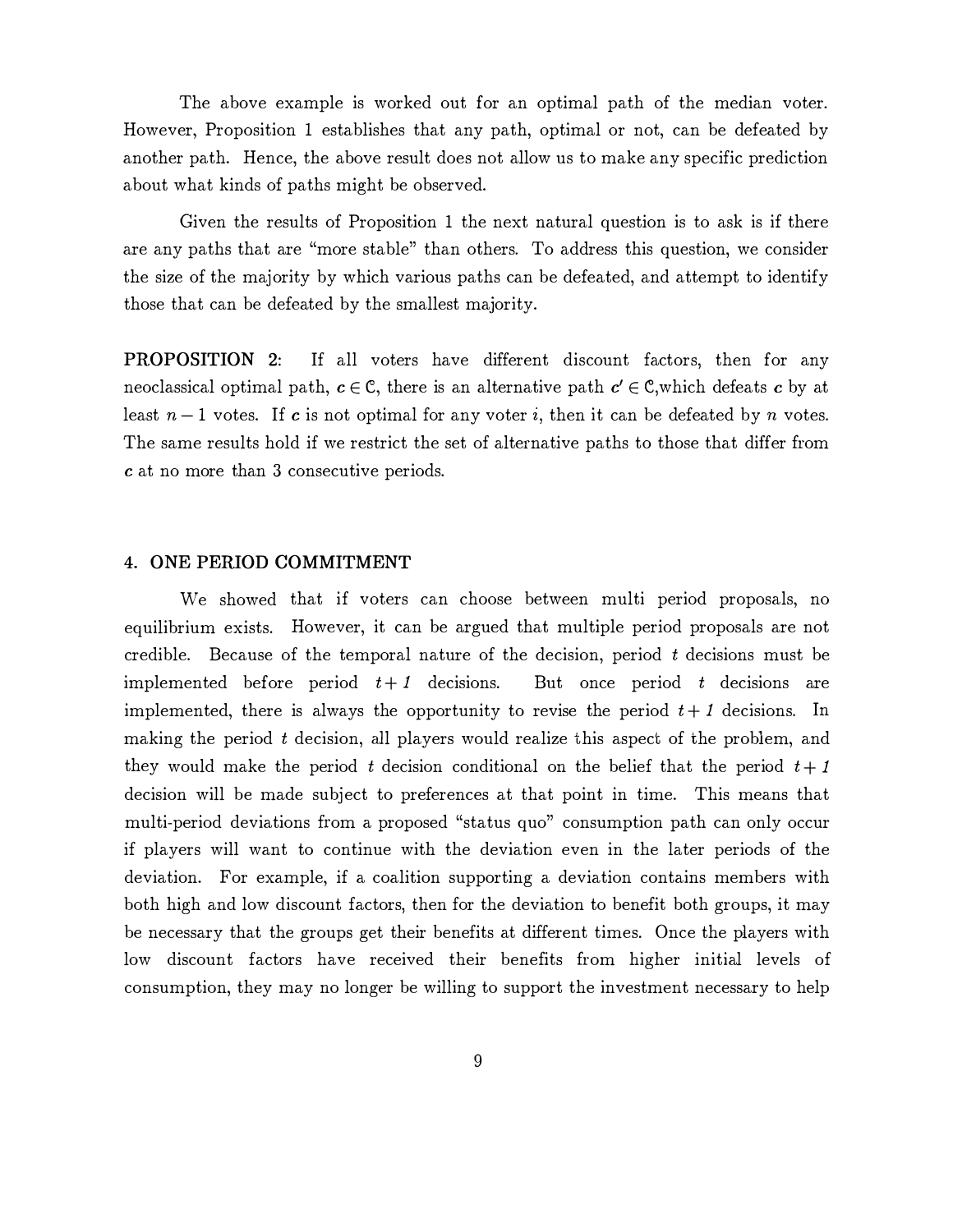their coalition partners with higher discount factors. Of course, if the coalition members had realized this problem when they were contemplating the proposed change, they would never have formed the coalition in the first place. This realization by the individuals that coalition members may want to back out of their agreements later in the process will make it harder to find proposals which can beat the status quo.

In this section we make the other extreme assumption about the possibilities for credible commitments and assume that no commitment is possible. We do this by requiring behavior to be subgame perfect; that is, an equilibrium strategy must be equilibrium behavior at every period. We ask whether there are any feasible consumption paths which are political equilibria under the restriction that any proposed change must be supported by subgame perfect behavior. We need first to be more precise about strategies and equilibrium.

We first look at the finite horizon model. In the finite horizon model, we show that there is a unique equilibrium for any finite horizon,  $T$ , namely the optimal path for the voter with the median discount factor. We then show that as  $T$  goes to infinity, the solution to the finite horizon model converges to the stationary solution of the infinite horizon model, namely to the optimal path in the infinite horizon model for the voter with median discount factor.

Defining strategies requires quite a bit of notation because we are dealing with a repeated game in which as the capital stock changes, so does the strategy space and the payoff function for the voters. Further, we make very weak assumptions on what information individuals have, so that our model can include various secnarios. For instance, some voters may be more informed than others.

A history includes an initial capital stock, and for each period the proposals of each candidate, the vote of each individual, and the outcome of the tie breaking procedure. Write  $H_t = \mathbb{R} \times (\mathbb{R}^2 \times (K \cup \{0\})^n \times K)^{t-1}$  for the set of all histories at time t. Let  $k^t$ :  $H_t \rightarrow R$  be such that if the history at time t is  $h_t \in H_t$ , then the capital endowment at time t is  $k^t(h_t)$ . Notice that  $k^0(h_0) = h_0 \equiv k$ . Let  $\mathfrak{R}_t^i \subset 2^{H_t}$  be the information partition which describes the information of individual  $i$  at time  $t$ . We assume that the partition is such that individual i knows  $k_t$ ; first note  $\mathcal{F}_t^i$  is finer than  $\mathfrak{R}_t$ , where  $\mathfrak{R}_t = \{(h^t)^{-1}(k) : k \in k^t(H_t)\}.$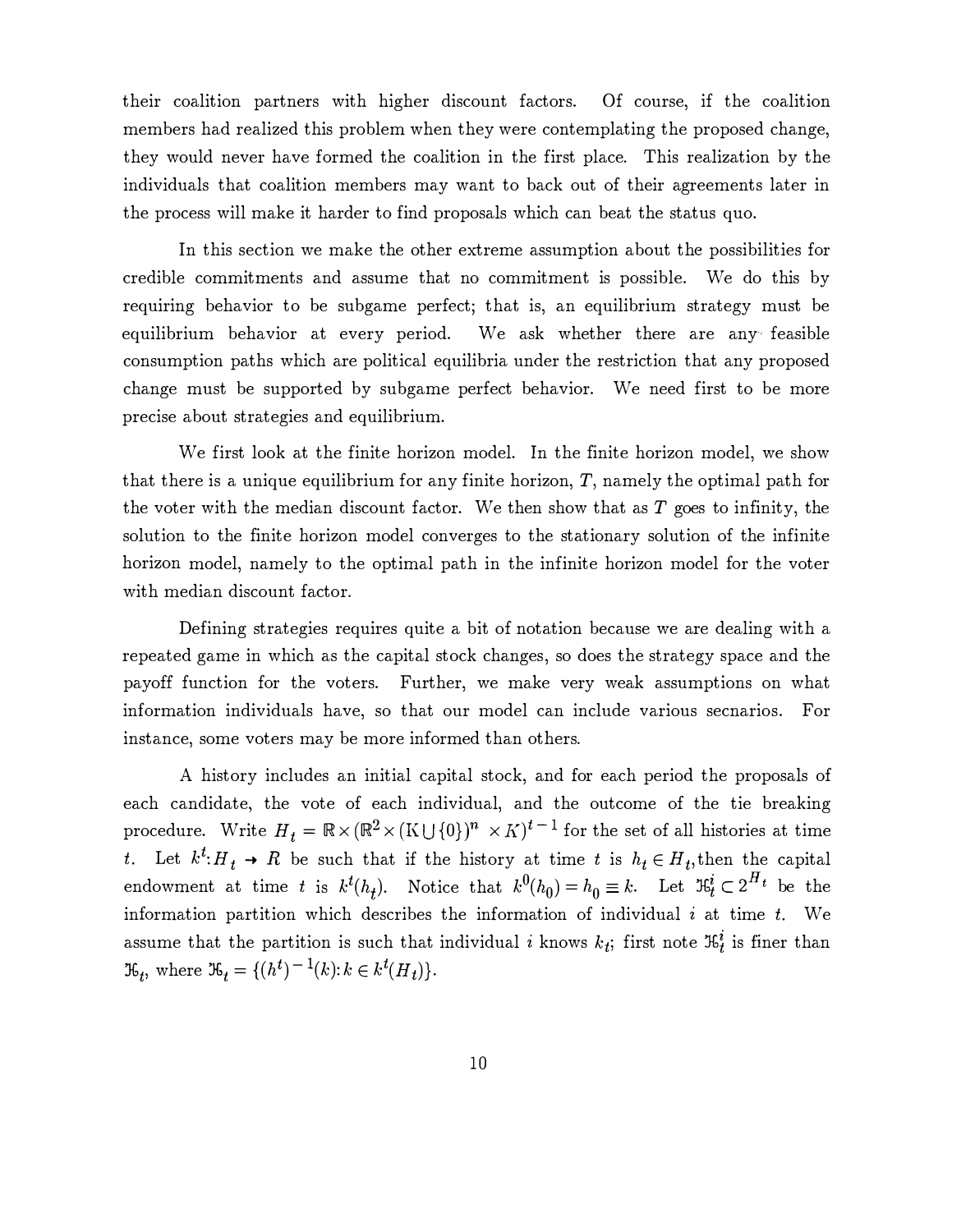Voter *i*'s strategy at time *t* is a function  $\sigma_t^i$ :  $H_t \times \mathbb{R}^2 \to K \cup \{0\}$  such that for all candidates' promises  $(c^1, c^2)$ ,  $\sigma_t^i$ :  $H_t \times (c^1, c^2)$   $\rightarrow$   $K \cup \{0\}$  is  $\mathfrak{R}_t^i$  -measurable. If  $\sigma_t^i(h,c) = j$ , then voter i, given a history of h and promises c, votes for candidate j. If  $\sigma_t^i(h,c) = 0$ , then voter *i* abstains. Voter *i*'s strategy is a sequence  $\sigma^i = (\sigma_t^i)_{t=0}^T$ .

Candidate j's strategy at time t is a  $\mathfrak{K}_i^j$ -measurable function  $s_i^t$ :  $H_t \rightarrow \mathbb{R}$  such that for all  $h \in H_t$ ,  $s_i^j(h) \in [0, F(k_i(h))]$ . If  $s_i^j(h) = c_j^j$ , then candidate j, given history h, promises consumption  $c^j$ . All promises must be feasible. Candidate j's strategy is a sequence  $s^{j} = (s_{i}^{j})_{i=0}^{\infty}$ . Let  $\sigma = (\sigma^{1}, \ldots, \sigma^{n})$  be a profile of strategies for the voters, and let  $s = (s^1, s^2)$  be a profile of strategies of the candidates. We write  $e = (s, \sigma)$  for a  $(n + 2)$ -tuple of strategies by the voters and candidates, respectively. For any strategy *n*-tuple  $\sigma_t$  by the voters, candidate promises  $c = (c^l, c^l) \in \mathbb{R}^2_+$ , capital stock k, and candidate  $j \in K$ , define

$$
\Phi_t^j(h_t, c, \sigma) = |\{i \in N: \sigma_t^i(h_t, c) = j\}| - |\{i \in N: \sigma_t^i(h_t, c) \in K - \{j\}\}|
$$

to be the *plurality* for candidate j at time t. For any time t, history  $h_t$ , strategy  $(n + 2)$ tuple  $e = (s, \sigma)$ , and  $x \in K$ , the winning candidate is

$$
w_t(h_t, e, x) = \begin{cases} \n\arg \max_{j} \Phi_t^j(h_t, s_t(h_t), \sigma) & \text{if } \max_{j} \Phi_t^j(h_t, s_t(h_t), \sigma) > 0 \\ \nx & \text{otherwise.}\n\end{cases}
$$

Thus,  $w_t(h_t, e, x)$  indicates the winning candidate at time t if the history stock is  $h_t$ , candidates adopt the strategies  $s^j$ , voters adopt the strategies  $\sigma^i$ , and ties are broken in favor of candidate x. Every strategy e, capital stock k, and vector  $x = (x_0, x_1, x_2, \ldots, x_n)$  $(x_T) \in K^T$  determines a sequence of winning candidates,  $\{(w_i(h_t, e, x)\}_0 < t < T^T$ 

Suppose at time t the history is  $h \in H_{t-1}$ , the strategy is e, and the tie break is x. Then, after period  $t + 1$ , the history will be

$$
h_{\tau+1}^t(h, e, x) = (h_{\tau}^t(h, e), s_{t+\tau+1}^1(h_{\tau}^t(h, e), e), s_{t+\tau+1}^2(h_{\tau}^t(h, e), e), \sigma_{t+\tau+1}^1(h_{\tau}^t(h, e), e), \dots, \sigma_{t+\tau+1}^n(h_{\tau}^t(h, e), e), x_{t+\tau+1}),
$$

where  $h_0^t(h, e, x) = h$ . Let  $\label{eq:ct} c_t(h_t,e,x)=s_t^{\text{ }w_{t(h_t,e,x)}}\!(h_t)$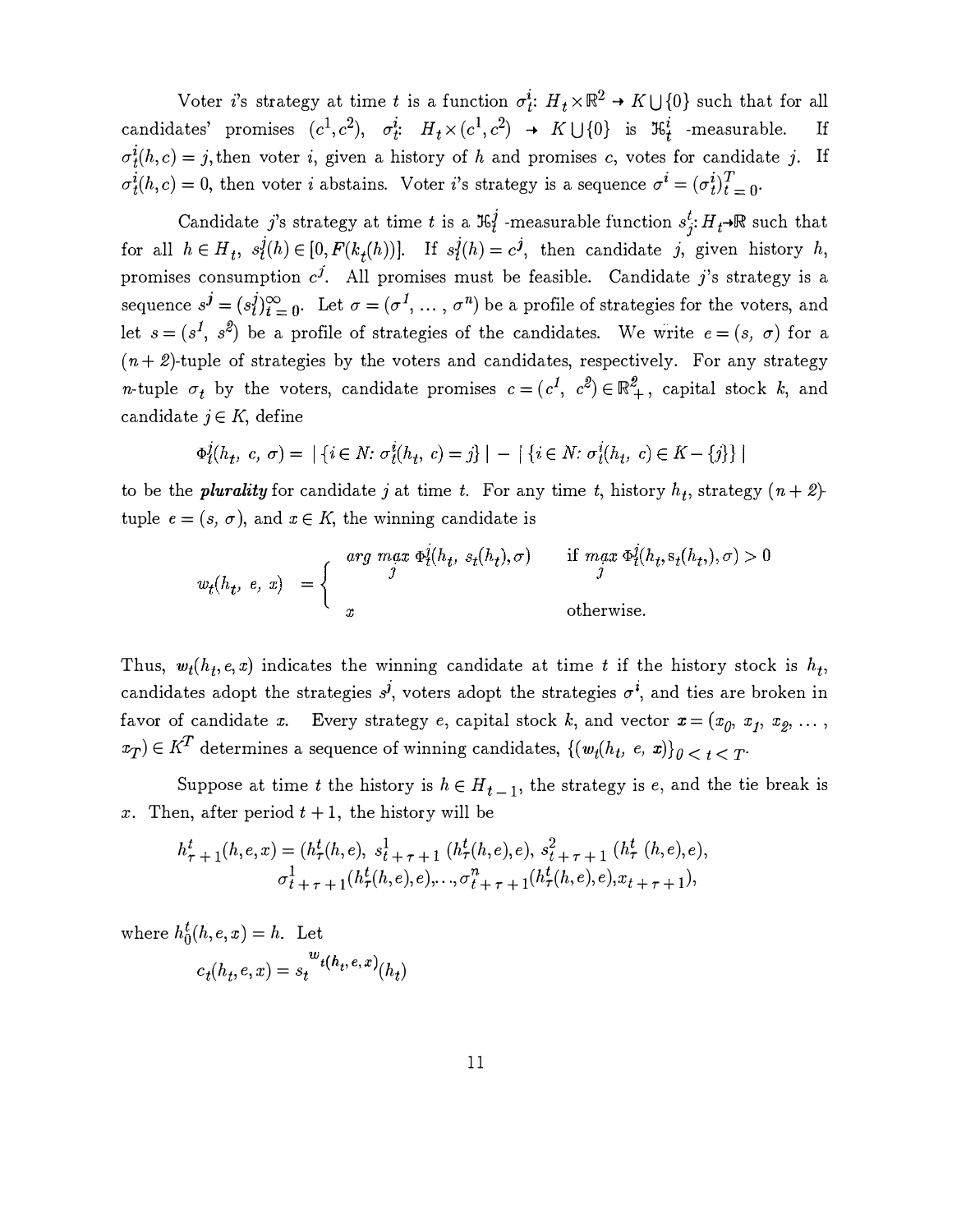be the consumption selected by the winning candidate. Let

$$
V_t^i(h, e, x) = \sum_{\tau=0}^{T-t} \delta_i^{\tau} u_i (c_{t+\tau}^i(h_t^t, e, x), e, x))
$$

Thus,  $V_i^i(h, e, x)$  represents the payoff to voter  $i \in N$  in period t, given strategies e, history  $h$ , and tie breaking procedure  $x$ .

For each t,  $x_t$  is a random variable which is 1 with probability  $\frac{1}{2}$ , and 2 with probability  $\frac{1}{2}$ . Let  $G(x)$  denote the joint distribution of x.

Note that

$$
EV_{t}^{i}(h, e) = Eu_{i}(c_{t}^{i}(h, e)) + \delta_{i} EV_{t+1}^{i}(h_{i}^{t}(h, e), e).
$$

Also, for any  $t^{th}$  period consumption,  $c_t \in \mathbb{R}_+$ , let

$$
EV_t^i(h, e; c_t) = u_i(c_t) + \delta_i EV_t^i + \mathbf{1}((h, c_t, \sigma_t^1(h, c), ..., \sigma_t^n(h, c)), e).
$$

This represents the value, to voter i, of a one period deviation, in which  $c_t$  is chosen in the period t, and then all players revert to e in periods  $t + 1, t + 2, \ldots$ .

Next, for any time t, capital stock k, strategy  $n + 2$  tuple e, and  $j \in K$ , define

$$
\rho_t^j(h_t, e) = \begin{cases}\n1 & \text{if } \Phi_t^j(h_t, s(h_t), \sigma) > 0 \\
0 & \text{if } \Phi_t^j(h_t, s(h_t), \sigma) < 0 \\
\frac{1}{2} & \text{if } \Phi_t^j(h_t, s(h_t), \sigma) = 0.\n\end{cases}
$$

So  $\rho_i^2(h_t, e)$  is the probability that candidate j wins. For any history h, strategy  $n+2$ tuple  $e$ , and  $\boldsymbol{x}$ , define

$$
W_{t}^{j}(h, e, x) = \sum_{\tau=0}^{T-1} \delta_{j}^{\tau} \rho_{j}^{\tau} (h_{\tau}^{t}(h, e, x), e)
$$

to be the expected payoff for candidate j.

Also, as before, we can define, for any  $t = 1, ..., T$ ,  $j \in K$ , and  $c^j \in \mathbb{R}_+$ ,

$$
EW_{t}^{j}(h, e; c^{j}) = 1 + \delta_{j} EW_{t}^{j}((h, c^{j}, s^{-j}(h), \sigma^{1}(h, c^{j}, s^{j}(h)), ..., \sigma^{n}(h, c^{j}, s^{j}(h))), e, x)
$$
  
if  $\Phi_{t}^{j}(h, (c^{j}, s^{-j}(k)), \sigma) > 0$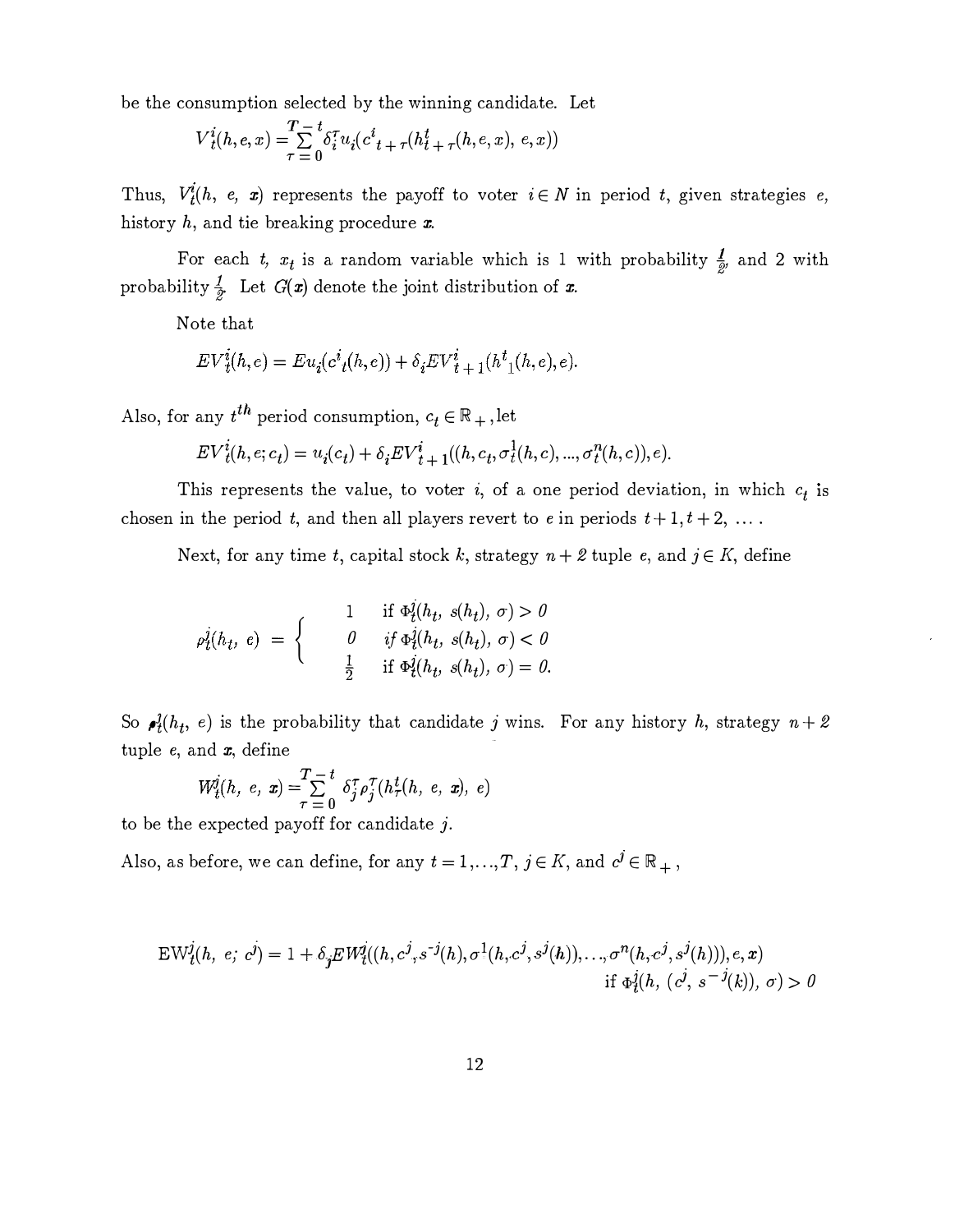$$
= \delta_j E W^j_t((h, c^j, s^{-j}(h), \sigma^1(h, c^j, s^j(h)), ..., \sigma^n(h, c^j, s^j(h))), e, x)
$$
  
\nif  $\Phi^j_t(h, (c^j, s^{-j}(k)), \sigma) < 0$   
\n
$$
= \frac{1}{2} + \delta_j E W^j_t((h, c^j, s^{-j}(h), \sigma^1(h, c^j, s^j(h)), ..., \sigma^n(h, c^j, s^j(h))), e, x)
$$
  
\nif  $\Phi^j_t(h, (c^j, s^{-j}(k)), \sigma) = 0$ 

This represents the expected payoff to candidate j, if the capital stock were  $k$ , and candidate j were to unilaterally vary its strategy at time t using  $c^j$ , and then all players revert to e.

**DEFINITION:** A strategy  $e^* = (s^*, \sigma^*)$  is a growth equilibrium if, for all t,

- a. For the voters: For all  $i \in N$ ,  $h \in H_t$ , and  $c = (c^1, c^2) \in \mathbb{R}^2_+$ ,  $\sigma \, \frac{i*(h, c)}{t} = \arg \max_{\sigma \in \mathcal{L}_L^L} EV_i^i(h, e^*, c^j) \quad \text{ if } EV_i^i(h, e^*, c^j) \ \neq \ EV_i^i(h, e^*, c^j)$  $j \in K$  $\sigma \, i^{*}(h, c) = 0$  otherwise
- b. For the candidates: for all  $j \in K$  and  $h \in H_t$

$$
s_l^{j*}(h) \in \arg\max_{c \in \mathbb{R}_+} EW_l^i(h, e^*; c).
$$

Thus,  $e^*$  is a growth equilibrium if it is a subgame perfect equilibrium to the finite horizon candidate/voter game with the additional stipulation that voters adopt dominant strategies at each stage of the game.

Let  $\{h_t(k,T)\}_{t=1}^{T+1}$  be the optimal investment path for an individual with the median discount factor  $\delta$ , when the initial capital level is k and there are  $T+1$  periods, and let  ${g_t(k,T)}_{t=0}^T$  be the corresponding consumption path. I. e.,

$$
g_t(k,T) = F(h_t(k,T)) - h_{t+1}(k,T).
$$

Proposition 3, which is proven in the appendix, states that in a growth equilibrium, the consumption path is selected according to g.

**PROPOSITION 3:** For any  $T \in N$ , any growth equilibrium satisfies, for all  $0 \le t \le T$ and  $k \in \mathbb{R}_+$ ,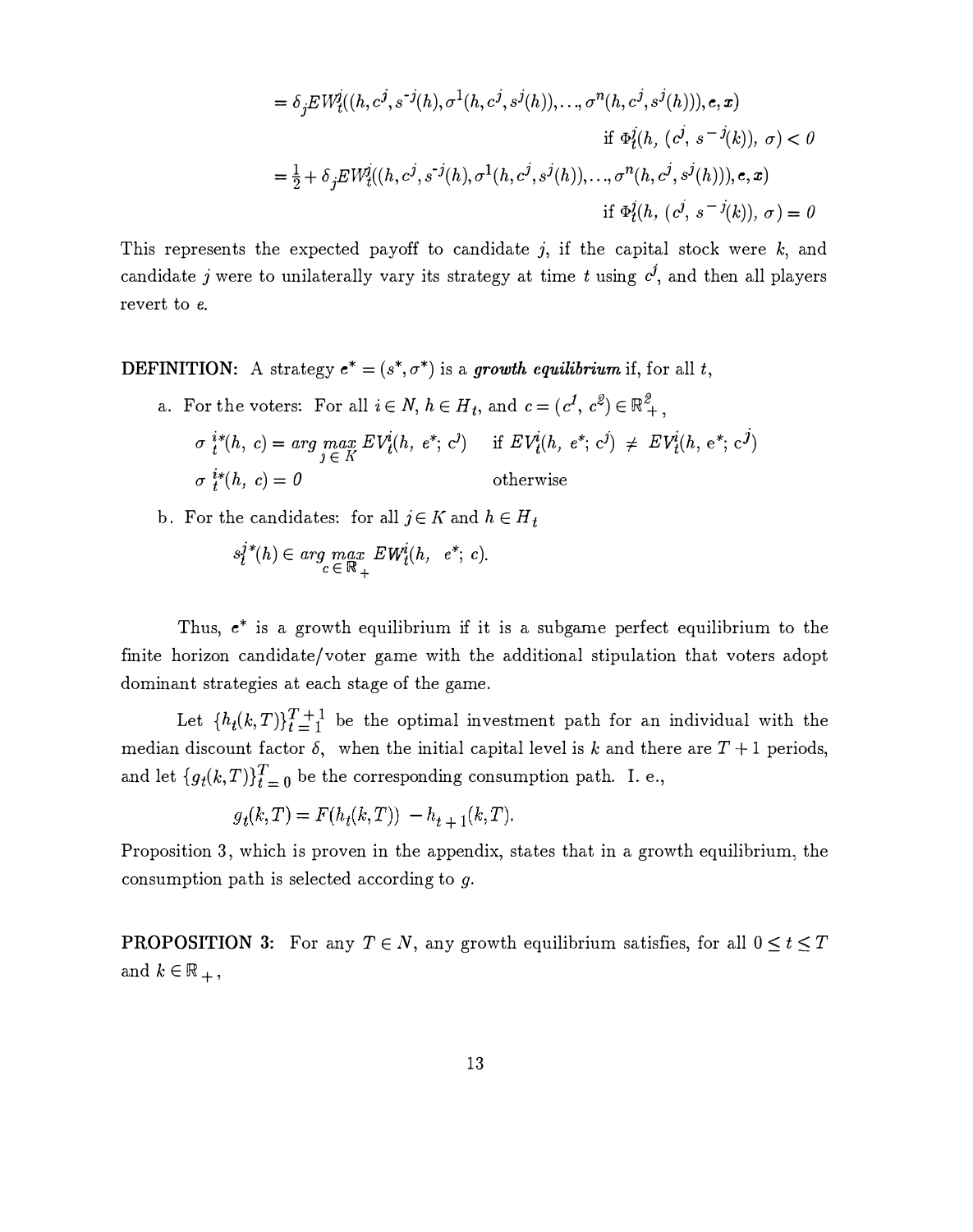$$
s_t^1(h,T) = s_t^2(h,T) = g_0(k^t(h), T - t)
$$
  
It follows that on the equilibrium path, consumption is given by  $\{g_t(k,T)\}_{t=0}^T$ .

Propositions 4 and 5, also proven in the appendix, state that as the time horizon goes to infinity, the growth equilibrium selects the optimal path for voter with the median discount factor, and such a path is an equilibrium for the infinitely repeated game.

**PROPOSITION 4:**  ${g_t(k,T)}_{t=1}^T$  converges uniquely to the optimal path for the median voter in the infinite horizon model,  $\{g_t(k)\}_{t=1}^{\infty}$ . .

**PROPOSITION 5:** Let  $T = \infty$ . Then,  $(s, \sigma)$  is a growth equilibrium, where for all t and  $k, s_t^1(h) = s_t^2(h) = g_0(k^t(h))$  and, for any  $c = (c^1, c^2) \in \mathbb{R}_+^2$  $\sigma_t^i(h_1c) = \arg \max_{k'} \ EV^i_t(h,e,c^{\delta}) \text{ if } EV^i_t(h,e,c^1) \ \neq EV^i_t(h,e,c^2).$ 

#### 5. MULTI PERIOD COMMITMENT

 $\delta \in k$ 

We now consider the case in which candidates can commit for some finite number L of periods. To deal with this case, there are two problems we have to confront. The first involves what voters and candidates will conjecture will happen in the future, after the period to which they are commiting. The second is what policies to assume that candidates select for the L periods of commitment in the absence of an equilibrium.

Regarding the first problem, in order to deal formally with finite length commitment one must specify expectations about what will happen after the period to which one can commit. The view we take here is that the problem at time  $jL$  is identical to the problem at time 0. The distribution of discount factors is the same at both points in time. Thus, it is reasonable to assume that the decision rule that is used at time  $iL$  is the same for all  $j$ . Hence, we look for *stationary* policies, which are identical functions of the underlying preferences at each decision point.

Regarding the second. problem, we already .know from the results of section 3 that in the infinite horizon case, neoclassical optimal paths can be beaten by large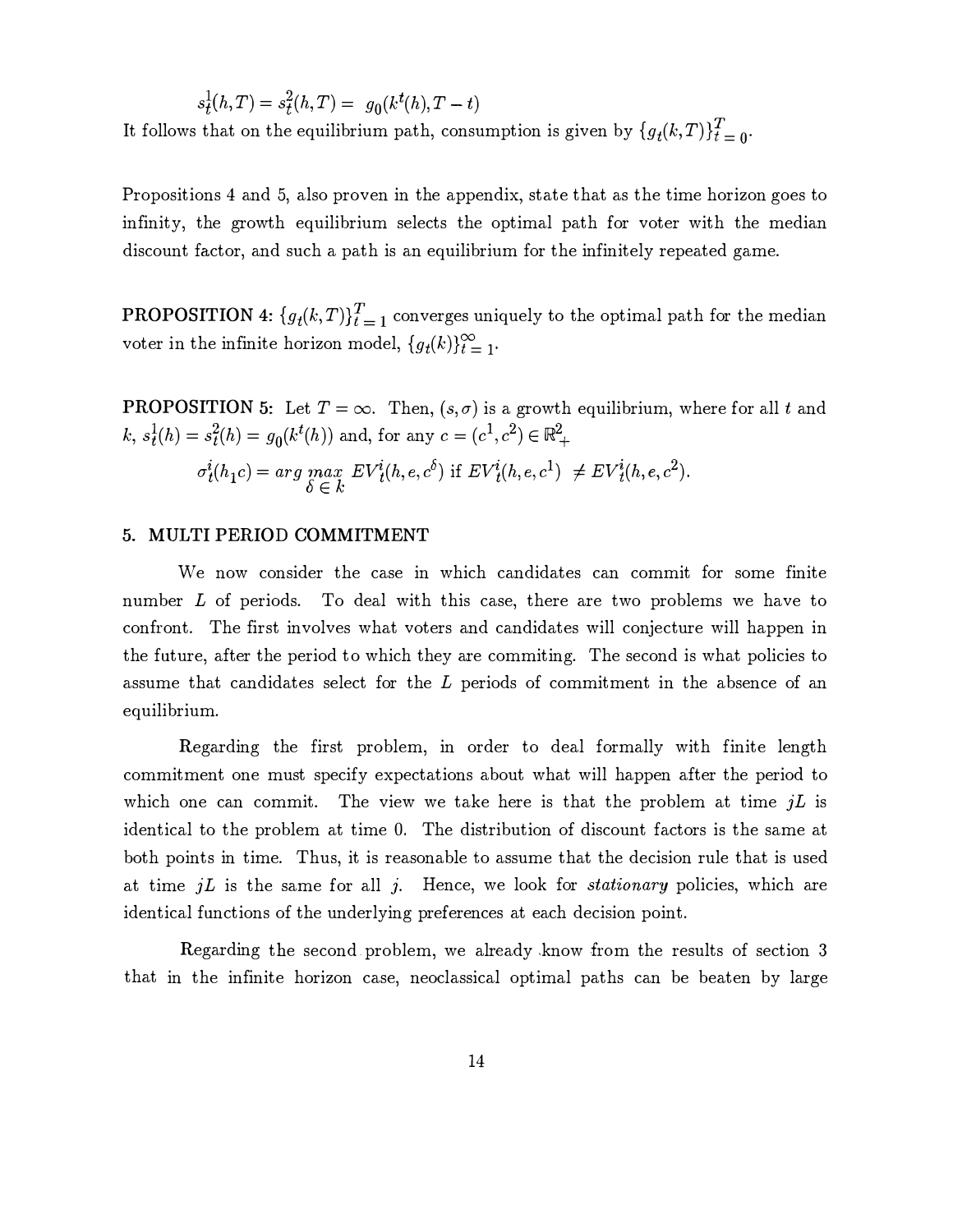majorities, and that there is no majority core among the set of feasible paths. Since these results only depended on perturbations of length 3, it is obvious that the same results will be true when candidates can commit for periods of length at least  $L = 3$ . So what do we assume candidates do in the absence of a majority core?

In the absence of a majority core, one reasonable assumption is that candidates would choose a path that is as "safe" as possible. There are many ways of formulating such ideas in the social choice literature. The one we develop here is the idea of an  $\alpha$ majority set - the set of policies that can be defeated by at most a majority of size  $\alpha$ , and the related idea of the minmax set – the set of policies that can be defeated by the smallest possible majority. For a justification of the minmax set as the outcome of models of two candidate competition, see Kramer [1977].

To develop these ideas, we first consider a simplified version of the problem, in which we ignore the continuation game, and consider only the L period problem. For each  $i \in N$ , let  $\underline{\delta}_i = (1, \delta_i, \delta_i^2, \ldots, \delta_i^{L-1})$ . Also, for any  $c \in \mathbb{C}$ , let  $v(c) = (u(c_0), u(c_2), \ldots,$  $u(c_{L-1})$ ). Then the L period utility function of voter i can be written in the form  $V_i(c) = \delta_i \cdot v(c)$ , which is in the class of intermediate preferences (as defined by Grandmont [1978]).

Now for any  $c^* \in \mathbb{C}$ , let  $Q = Q_L(c^*) = \{c \in \mathbb{C}: c_t = c_t^* \text{ for } t \geq L\}$  be the set of feasible paths differing from  $c^*$  on only the first L periods. For any  $c, c' \in Q$  define  $n(c, c') = |\{i \in N: V_i(c') > V_i(c)\}\rangle$ , to be the vote of c' against c, and  $n(c) = max_{c \in C}$  $n(c, c')$  to be the maximum vote in Q against c. Define  $n^* = \min_{c \in \Omega} n(c)$ . Any  $c \in Q$  for which  $n(c) = n^*$  is called a **minmax path.** Given  $1/2 \leq \alpha \leq 1$ , any  $c \in Q$  for which  $n(c) \leq \alpha n$  is called an  $\alpha$ -majority path.

Using results of Kramer [1977], we can characterize any  $\alpha$ -majority path (and hence any minmax path) as a path  $c \in Q$  which is optimal for an imaginary individual with discount vector  $d = (d_0, d_1, \ldots, d_{L-1}) \in \mathfrak{B}$ , where  $\mathfrak{B} = co\{\underline{\delta}_i : i \in N\}$ . Further, if there are enough voters, d is an interior point of  $\mathfrak{D}$ . Thus, we can write  $d = \sum_{i=1}^n \lambda_i \underline{\delta}_i$ , where  $\lambda = (\lambda_1, ..., \lambda_n) \in \Delta^n$  is a weighting vector with  $\lambda_i < 1$  for all i.

**LEMMA 1.** Any interior point  $d$  of  $\mathcal{D}$  exhibits increasing marginal willingness to trade period  $t-1$  consumption for period t consumption. In other words, defining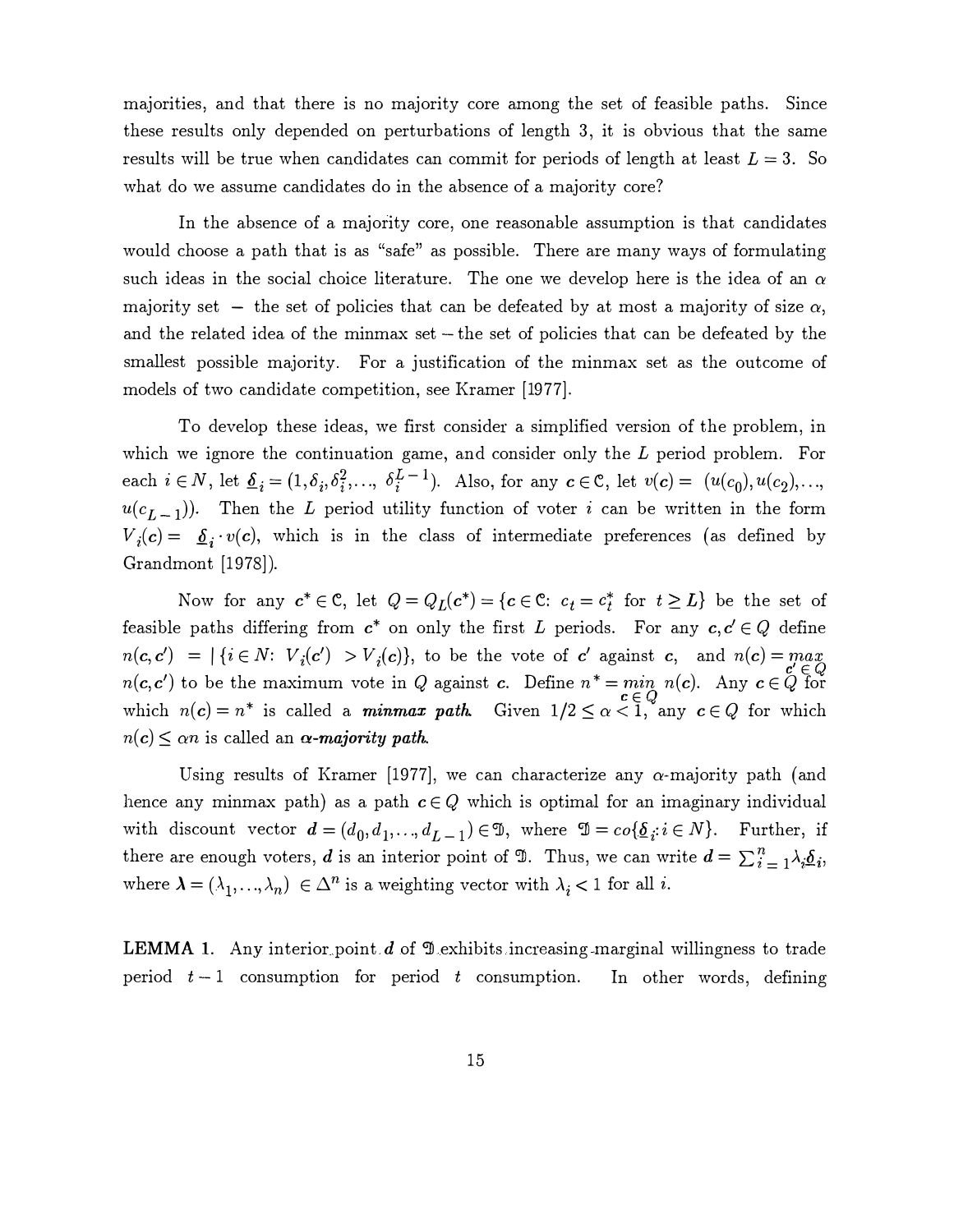$\gamma_t = d_t/d_{t-1}$ , it follows that  $\gamma_t < \gamma_s$  for  $t < s$ .

Thus, the general problem of finding an  $\alpha$ -majority path can be reformulated as that of finding an optimal path for an "imaginary" voter whose willingness to trade next period consumption for this period consumption is increasing over time. We therefore consider the problem of finding an optimum for such an imaginary voter when the voter can recommit every L periods.

So let  $\delta = (1, \delta_1, \delta_2, \ldots)$ , be a discount vector where the discount structure may not satisfy the usual requirement that  $\delta_t = \delta_1^t$ . For  $t \geq 1$ , we define  $\gamma_t = \delta_t/\delta_{t-1}$ .

Let  $h = (h_1, ..., h_L)$ :  $\mathbb{R} \to \mathbb{R}^L$ , represent the L period policy function, where  $h_t(k)$ represents the capital at the beginning of period  $t$  if  $k$  is the initial capital stock at time  $t = 0$ . For notational convenience, we write  $h_0(k) = k$ . For any integer j, define  $h_{jL+t}(k) = h_t(h_L^j(k))$ , and for any h, define

$$
v_h(k) = \sum_{t=0}^{\infty} \delta_{t+L} u(F(h_t(k)) - h_{t+1}(k)).
$$
\n(5.1)

Now, for any  $h: \mathbb{R} \to \mathbb{R}^L$ ,  $v: \mathbb{R} \to \mathbb{R}$ , and  $k \in \mathbb{R}$ , define

$$
w(k; h, v) = \sum_{t=0}^{L-1} \delta_t u(F(h_t(k)) - h_{t+1}(k)) + v(h_L(k)).
$$
\n(5.2)

We want to find an  $h$  such that for all  $k$ ,

$$
h(k) \in \arg\max_{\hat{h}} w(k; \ \hat{h}, \ v_h). \tag{5.3}
$$

If there is a solution to problem (5.3), then for each initial capital  $k_0 = k$ , in each period of commitment, the imaginary individual will choose to leave for the next commitment period the "correct" capital stock,  $h_L(k)$ . Thus, at this solution, the imaginary individual can be considered to be solving the L period problem

$$
\max_{\{k_t\}} \ \sum \limits_{t=0}^{L-1} \ \delta_t u(F(k_t) - k_{t+1}) = \max_{\{c_t\}} \ \sum \limits_{t=0}^{L-1} \ \delta_t u(c_t)
$$

subject to

 $k_0$  given,  $k_L = h_L(k_0)$ .

Given .the way we have formulated the problem, the individuals choosing at time jL would use the vector  $\delta$ , and would make the conjecture that a similar vector would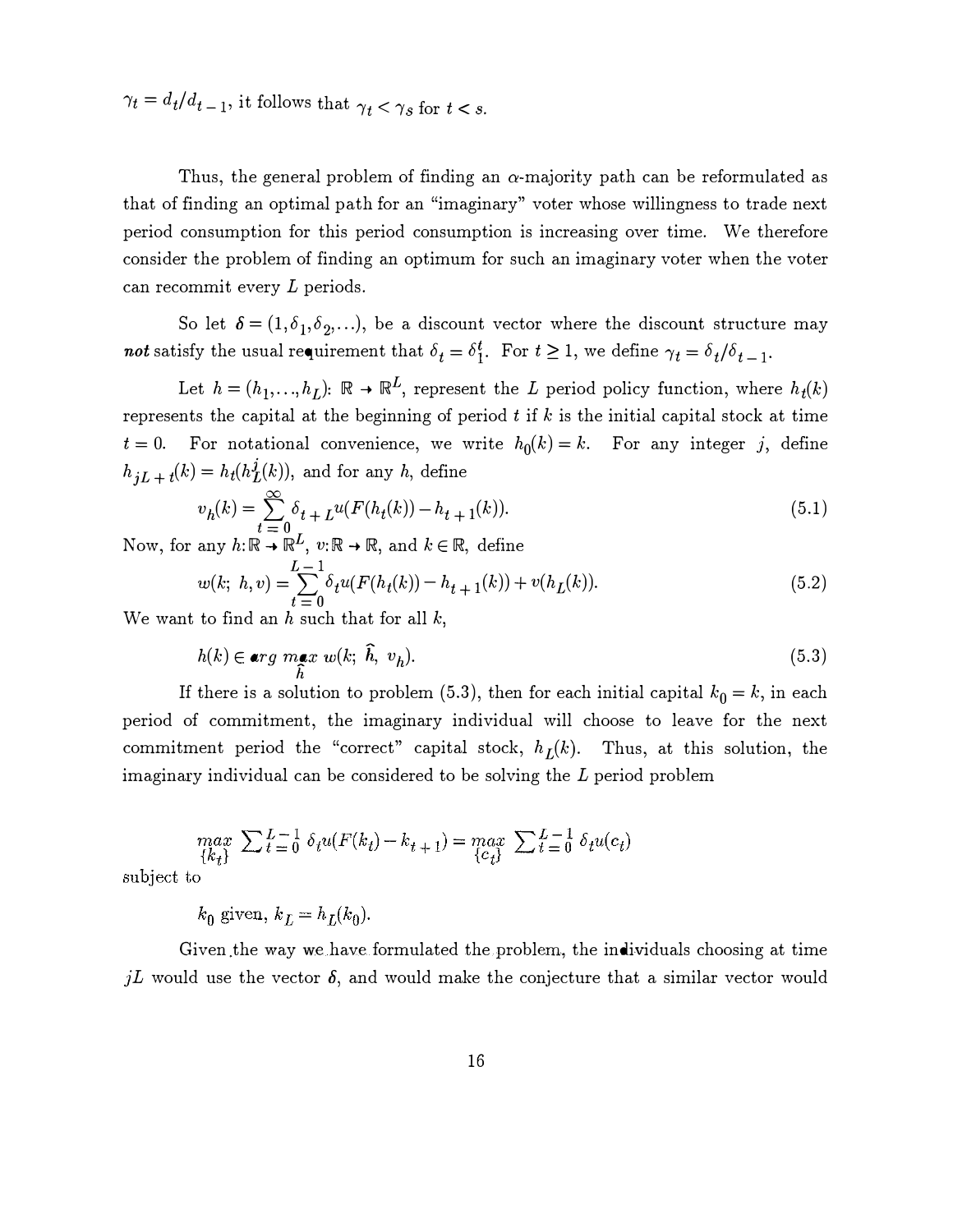be used to make the decision at time  $(j+1)L$ , etc. In a stationary equilibrium, these conjectures would all be consistent and support beliefs that would make it optimal to leave the correct capital stock to the next commitment period.

If h is a solution for (5.3), and k is any initial capital stock, and write  $k_t = h_t(k)$ . We say that  ${k_t}_{t=0}^L$  exhibits a *political business cycle* if  $k_0 = k_L \neq k_t$  for some  $0 < t < L$ .

**PROPOSITION 6:** If  $\gamma_t \neq \gamma_s$  for some  $0 < t, s < L$ , then there is no solution to (5.3) that satisfies  $k_t = k$  for all t. Any solution satisfying  $k_L = k_0$ , must yield a political business cycle.

It follows from Proposition 6 that at least in the limiting case, when steady state consumption has been reached, the minmax path exibits a political business cycle.

Note that while we have used the minmax set to motivate the above argument, the same argument would hold for any decision rule that selects an interior point of  $\mathfrak{D}$ , (for example the mean of the individual discount vectors). We close with an example illustrating the solution to (5.3) for a special case.

**EXAMPLE 2:** In this example, we compute a solution to problem  $(5.1)$  -  $(5.3)$  for the case that  $u(c) = ln(c)$ , and  $F(k) = k^{\alpha}$ , with  $\alpha = 0.5$ . We compute an example for 100 voters with discount factors uniformly distributed between  $.5$  and  $1.0$ .<sup>7</sup> In this example, rather than computing the minmax vector, we have computed a solution for the average:  $\lambda_i = 1/n$  for all  $1 \leq i \leq n$ .

To compute a solution, we choose a grid on  $k$  (capital), and for any given  $L$ proceed as follows:

- 1. Start with an initial guess  $v(k)$  of  $v_h(k)$  on the grid.
- 2. Compute  $\widehat{h}(k) \in \arg\max_{k} w(k; \widehat{h}, v)$  for each k on the grid
- h 3. Set  $h(k) = \hat{h}(k)$  on the grid.

<sup>7</sup>Experimental data on the distribution of individual discount factors can be found in Lazo [1992], who also give a review of other empirical and experimental work on this topic. For our purposes, the main finding is that there are significant differences in discount factors across individuals.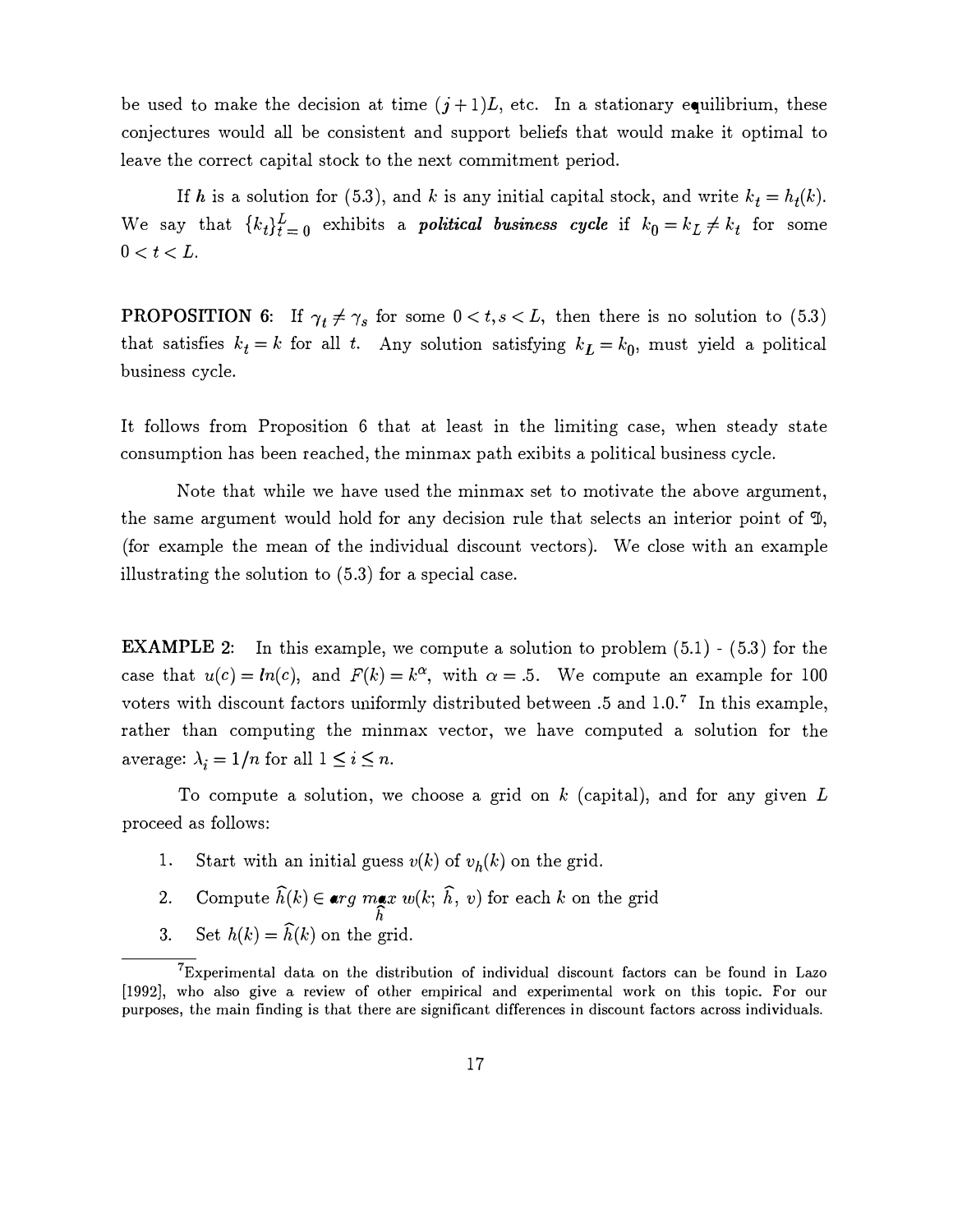- 4. Compute  $\widehat{v}(k) = v_h(k) = \sum_{k=1}^{T} \delta_{t+k} u(F(h_t(k)) h_{t+1}(k))$  $t=0$
- 5. If  $|\hat{v}-v| < \tau$  (in the  $l_1$  norm) STOP.
- 6. Else, set  $v(k) = \hat{v}(k)$ , and go to 2.

We use as our grid  $H = \{k = 0.002 \times j : j \text{ an integer with } 0 \le j \le 200\}.$  We set  $T = 150$ , and  $\tau = 1.0 \times 10^{-10}$ . In all the examples we have tried, we find the above program always converges (reaches STOP).

The solution to the above program, if it converges, yields (up to computer accuracy) a stationary optimal policy function,  $h(k) = (h_1(k),...,h_L(k))$  defined on H. Given a stationary optimal policy function, we can generate a growth path from any initial capital stock,  $k_0$  by using the definition of  $h_{\ell}(k)$  for arbitrary  $\ell = jL + t$  with  $1 \leq t \leq L$  and  $j \geq 0$ . (We do a linear interpolation between  $h_t([h_{jL}(k)])$  and  $h_t(\lfloor h_{jL}(k)\rfloor + 1)$  to compute  $h_{\ell}(k)$  for  $j > 0$ ).

Figure 1 illustrates optimal growth paths for the case when  $L = 3$ , 6, and 12, respectively, and  $k_0 = .01$ . In each figure the top line is output  $(y_t = F(k_t))$ , the center line is consumption  $(c_t = F(k_t) - k_{t+1})$ , and the bottom line is gross investment  $(i_t = k_{t+1} - k_t)$ . We note in the example that the political business cycles have the feature that output and consumption peak at the beginning and end of the electoral term, while investment peaks in the middle of the term. Also we note that the amplitude of the cyclical behavior increases as the length of the term increases.

### 6. CONCLUSION

The growth literature analyses optimal policies and competitive outcomes from the point of view of a representative consumer. In this paper, we investigate how the political process aggregates preferences of voters with different time preferences. What we find is that except for the case where the length of office is one period, the outcome of the political process will be different than the prediction given by the representative agent model. In particular, in the case of periodic elections, stationary minmax paths will behave like optimal business cycles. Unlike Nordhaus, the political business cycles are not caused by voter myopia, but by how the majortity relation aggregates preferences, and would be selected even at the beginning of the term of office. Our analysis also raises questions as to whether neoclassical optimal paths are socially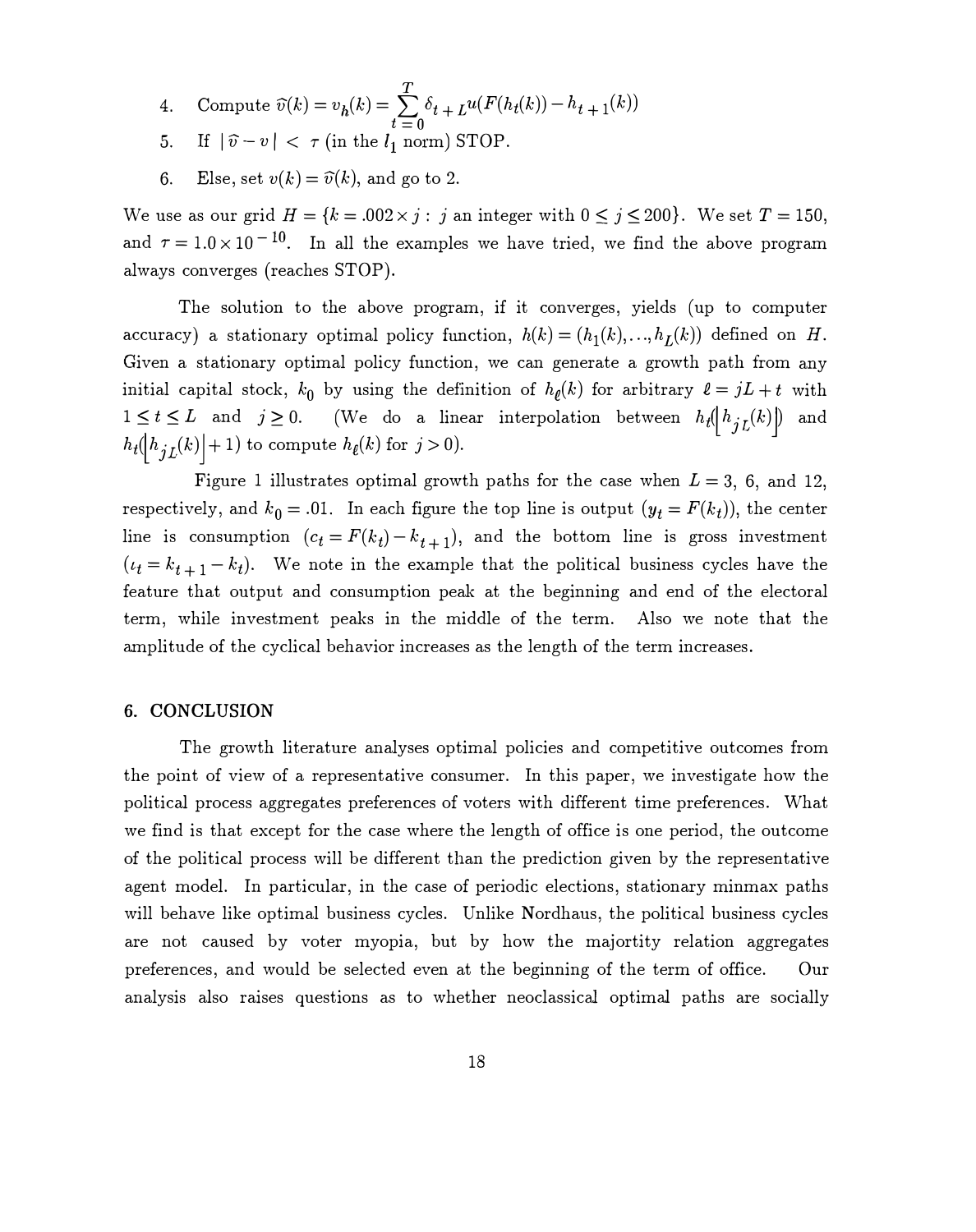desirable, smce they can always be defeated by virtually unammous majorities. In particular, cyclical paths are majority preferred to them and can only be defeated by smaller majorities.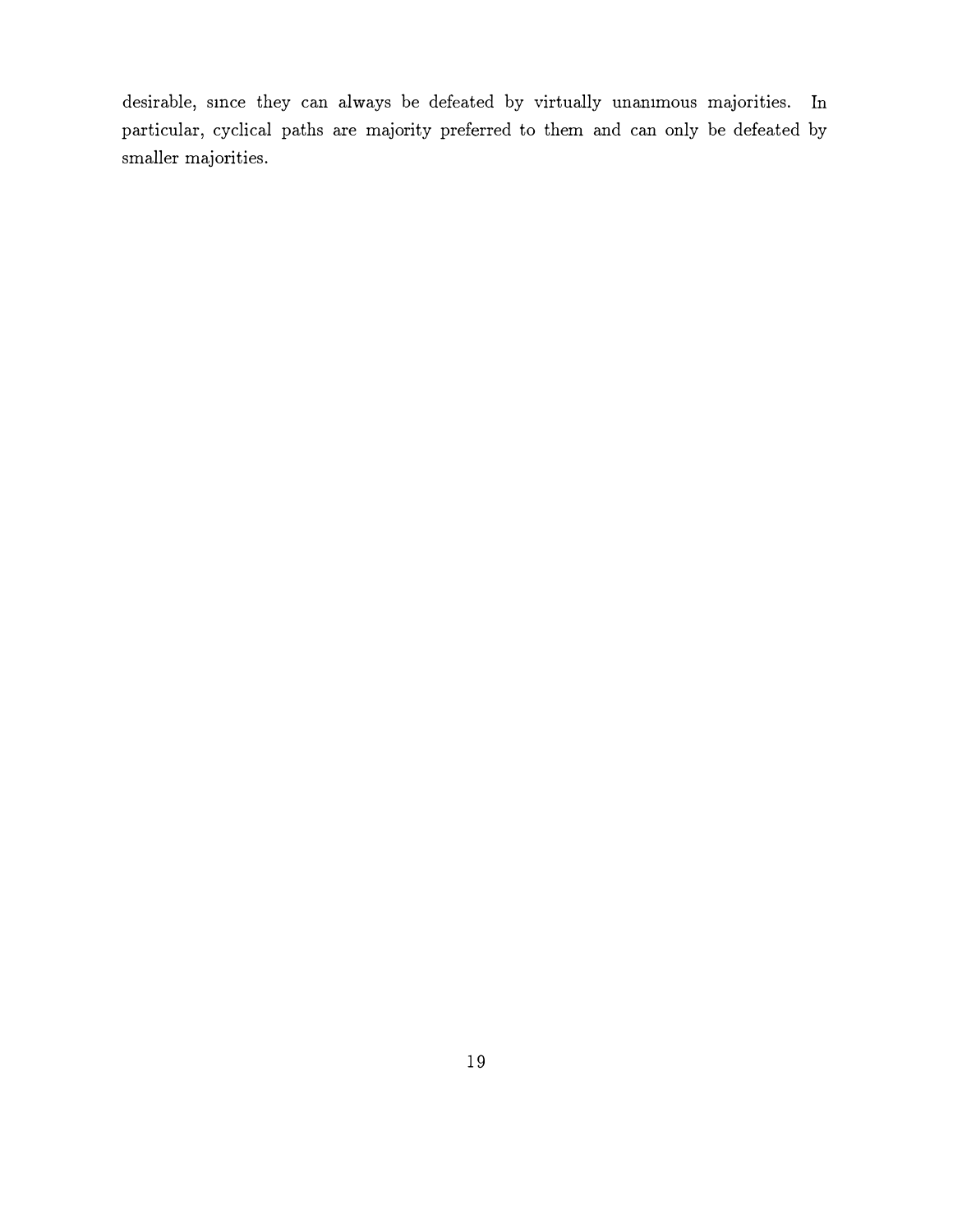#### APPENDIX A

#### I. PROOFS OF RESULTS IN SECTION <sup>3</sup>

**Proof of Proposition 1:** Since the game  $(3.1)$  is zero sum and symmetric, if there is any Nash equilibrium, there is a symmetric equilibrium, of the form  $(c, c)$ .

We first note that  $(c, c)$  is a Nash equilibrium of the game  $(3.1)$  if and only c is a majority rule core. Clearly if  $(c, c)$  is a Nash equilibrium of the game then c is a majority rule core. To prove the converse, first note that from the assumptions on u, it follows that for all i,  $U_i$  is strictly quasi concave over C:  $U_i(c') \ge U_i(c) \Rightarrow$  $U_i(\lambda c + (1 - \lambda)c') > U_j(c)$  for all  $0 < \lambda < 1$ . Assume that c is a majority rule core, but  $(c, c)$  is not a Nash equilibrium. Then there is a c' with  $n(c, c') > n(c', c)$ . Taking  $c'' = (c + c')/2$ , it follows that  $n(c, c'') > n/2$ . This contradicts the assumption that  $c$  is a majority rule core.

Thus, we need only show that there is no majority core. Proceed by contradiction and assume that  $c^* \in \mathbb{C}$ , is a majority core. By the assumption that all voters have  $u'(0) = \infty$ , it follows that any path for which  $c_t = 0$  for some t is Pareto dominated. Also, since  $c_t = F(k_t) \Rightarrow k_{t+1} = 0 \Rightarrow c_s = 0$  for all  $s > t$ , any path with  $c_t = F(k_t)$  is Pareto dominated. Thus, we can assume without any loss of generality that  $0 < c_t < F(k_t)$  for all t. We now pick  $\tau \geq 0$ , and  $m > 1$ , and define

 $Q = \{c \in \mathbb{C}: 0 < c_t < F(k_t) \text{ for all } t, \text{ and } c_t = c_t^* \text{ for } t < \tau, \text{ and } t \geq \tau + m\},\$ 

and

$$
Q^* = \{ (c_0, \ldots, c_{m-1}) \colon \text{for some } c \in Q, c_{\tau+1}' = c_t \text{ for } 0 \le t \le m-1 \}.
$$

Note Q and  $Q^*$  are non-empty since  $c^* \in Q$ . Clearly  $Q \subseteq C$ , so if we can find  $c \in Q$ which majority defeats  $c^*$ , then we are done. Also, for any  $c \in Q$ ,  $U_i(c) - U_i(c^*) =$  $\delta_i^{\tau} \{\sum_{t=0}^{m-1} \delta_i^t [u(c_{\tau+t}) - u(c_{\tau+t}^*)]\}.$  So

$$
U_i(c) > U_i(c^*) \Leftrightarrow \sum_{t=0}^{m-1} \delta_i^t [u(c_{\tau+1}) - u(c_{\tau+1})] > 0
$$

Thus, for  $c^* \in Q$ , to determine if  $U_i(c) > U_i(c^*)$ , it is sufficient to define m period utility functions  $V_i: \mathbb{R}^m_+ \to \mathbb{R}$  by  $V_i(x_0, \ldots, x_{m-1}) = \sum_{k=0}^{m-1} \delta_i^t u(x_i)$ , define .  $x^* = (x_0^*, \ldots, x_{m-1}^*) = (c_r^*, \ldots, c_{r+m-1}^*)$ , and then check if  $\overline{V}_i(\overline{x}) \overset{\circ}{>} V_i(\overline{x})$  for any  $x \in \Omega^*$  Thus the problem reduces to showing that  $x^*$  is not a majority core in  $\Omega^*$  $x \in Q^*$ . Thus, the problem reduces to showing that  $x^*$  is not a majority core in  $Q^*$ under the preferences  ${V_i}_{i \in N}$  for some  $\tau \geq 0$  and  $m > 1$ .

Now Q, and hence  $Q^*$ , is a  $(m-1)$ -dimensional differentiable manifold in which contains  $c^*$  as a relative interior point. To see this, we can write

$$
Q^* = \{ (c_0, \ldots, c_{m-1}) : 0 < c_0 < k_\tau^*, 0 < c_1 < F(k_\tau^* - c_0),
$$
\n
$$
0 < c_2 < F(F(k_\tau^* - c_0) - c_1), \ldots,
$$
\n
$$
0 < c_{m-2} < F(\ldots (F(k_\tau^* - c_0) - c_1) \ldots - c_{m-3}),
$$
\n
$$
F(\ldots (F(k_\tau^* - c_0) - c_1) \ldots - c_{m-1}) = k_\tau^* + m - 1 \}.
$$

Since F is invertible and  $F(0) = 0$ ,  $Q^*$  can be rewritten as  $Q^* = \{(c_0, \ldots, c_{m-1}) : 0 < q_i(c) < k^*_\tau \text{ for } 0 \leq j \leq m-2, \ldots, q_{m-1}(c) = 0\}$ , where  $q_0(c) = c_0$ .  $0 < g_j(c) < k^*$  for  $0 \le j \le m-2$ ,  $g_{m-1}(c) = 0$ , where  $g_0(c) = c_0$ ,<br>  $g_1(c) = F^{-1}(c_1) + c_0$ ,  $g_0(c) = F^{-1}(F^{-1}(c_0) + c_1) + c_0$ ,  $g_{m-1}(c) = F^{-1}(c_1)$  $g_1(c) = F^{-1}(c_1) + c_2, \quad g_2(c) = F^{-1}(F^{-1}(c_2) + c_1) + c_0, \quad \dots, \quad g_{m-2}(c) = F^{-1}(c_1) + c_2,$  $(F^{-1}(F^{-1}(c_{m-2}) + c_{m-3}) + ... + c_1) + c_0$ , and  $g_{m-1}^0(c) = F($ ...<br>  $\cdots - c_{m-1}^0) - k_{n+m-1}^*$ . Let  $\Phi: Q^* \to \mathbb{R}^m$  be such that  $\Phi(c)$  $\overset{0}{\mathcal{C}}\, \overset{\text{re}}{F} \overset{c)}{F} \overset{F}{\mathcal{F}} \overset{k}{=} \overset{1}{\mathcal{F}} \overset{1}{\mathcal{F}} \overset{k}{\mathcal{F}}$  $(k_{\mathcal{T}}^* - c_0) - c_1)$  $\therefore$   $-c_{m-1}$  $\overline{c_{m-1}}$  $\overline{c_{m}}$  $\overline{c_{m}}$  $\overline{c_{m-1}}$ . Let  $\Phi$ :  $\overline{Q^*}$   $\overline{Q^*}$   $\overline{R^m}$  be such that  $\Phi(c) = (g_0(c), \ldots, g_n)$ .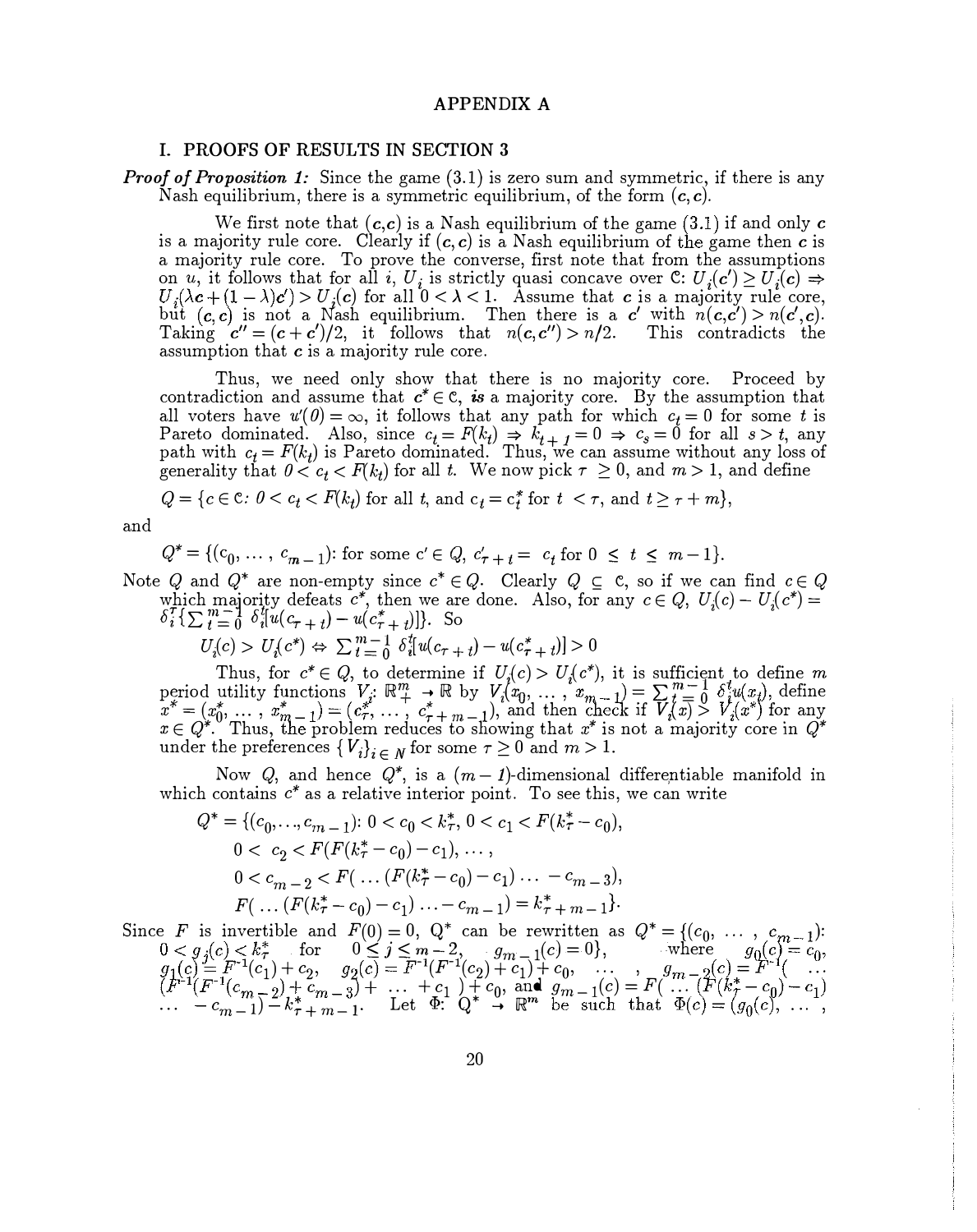$g_{m-1}(c)$ . Since  $F^{-1}$  is  $C^1$ ,  $\Phi$  is  $C^1$ , and since  $F^{-1}$  is 1-1,  $\Phi$  is 1-1. Further one can check that  $d\Phi/dc$  is non singular. Also  $Q^* = \Phi^{-1}[(0, k_{\tau}^*)^{m-1} \times (0)]$ . So  $\Phi$  is a  $C^1$ diffeomorphism of  $Q^*$  onto  $(0, k^*_\tau)^{m-1} \times \{0\}$ , and  $(0, k^*_\tau)^{m-1} \subseteq \mathbb{R}^{m-1}$  is clearly open. Thus,  $Q^*$  is a  $C^1$  manifold.

The intuition is that we can make small independent perturbations of  $c^*$ through  $c^*_{\tau+m-2}$ , and then get back on the original path  $c^*$  in period  $\tau+m$  by selecting  $c_{7} + m-1$  to generate the same capital stock,  $k_{7}^{*} + m$  as that associated with the path  $c^*$  at period  $\tau + m$ . Thus, in a neighborhood of  $x^*$ , we can write

$$
Q^* = \{ x \in \mathbb{R}_+^m : q(x) = 0 \}
$$

where q:  $\mathbb{R}^m_+ \to \mathbb{R}$  is a differentiable function, invertible at  $x^*$ . (In fact  $q = g_m$  in the e q:  $\mathbb{R}^m$  is a differentiable function, invertible at x. (In fact  $q = g_m$  in the above construction). Write  $q^* = (q_0^*, \dots, q_{m-1}^*) = \nabla q(x^*) \in \mathbb{R}^m$ , and  $v_i^* = (v_{i0}^*, \dots, v_{m-1}^*) = \nabla q(x^*)$ above construction). Write  $q = (q_0, \dots, q_m, 1) = \sqrt{q_m}$ <br>  $, v_{i,m-1}^* = \sqrt{V_i(x^*)} = (u'(x_0^*), \dots, \delta_i^m - u'(x_{m-1}^*)$ .

, Now it follows from results of Plott [1967], generalized by McKelvey and Schofield [1987], that for  $x^*$  to be a majority core in  $Q^*$ , with the preferences  $\{V_i\}_{i \in N}$ , there must be one voter  $j \in N$ , with a utility gradient  $v_j^*$  in the space spanned by  $q^*$ , and for any other voter,  $k \in N - \{j\}$ , there is a voter  $i(k) \in N - \{j, k\}$ such that  $v_k^*$  is in the space spanned by  $v_{i(k)}^*$  and  $q^*$ . k

It is sufficient to let  $m = 3$ . Then  $v_i^* = (u'(x_0^*), \delta_i u'(x_1^*), \delta_i^2 u'(x_2^*)) = (w_0, \delta_i w_1,$  $\delta_i^2 w_2$ ), where  $w_j = u'(x_j^*)$  for  $j = 0,1,2$ . Now consider any three voters, i, j, and k, with  $\delta_i < \delta_j < \delta'_k$ , and let  $A = [v_{\ell}^*]$  be the 3  $\times$  3 matrix whose rows are the gradient vectors  $v_i^*, v_j^*,$  and  $v_k^*$ , respectively. Then det  $A = w_0 w_1 w_2 (\delta_i - \delta_j)(\delta_k - \delta_j)(\delta_i - \delta_k)$ <br>  $\neq 0$  It follows that  $v_i^*$  and  $v_i^*$  are linearly independent. Since any three voters  $\neq$  0. It follows that  $v_i^*, v_j^*$ , and  $v_k^*$  are linearly independent. Since any three voters have utility gradients that are linearly independent, it follows that the symmetry conditions for a core point are not met at  $x^*$ . Hence  $x^*$  is not a majority core.  $\Box$ 

The above proof can also be extended to the case in which all voters have different one-stage utility functions as well as different discount factors: The symmetry conditions for a constrained core point tell us that the consumption path must be a constrained optimum for at least one voter. But by the results of section 2, it follows that the consumption path must be a sequence that converges monotonically to a point  $c^*$ . Thus,  $\lim_{t\to\infty}c_t^* = c^*$ . For any  $\tau \geq 0$ ,  $m = 3$ , and  $i\in\mathcal{N}$ , define  $v_{i\tau}^*=(u_i'(c_{\tau}^*),\delta_i u_i'(c_{\tau+1}^*),\delta_i^2 u_i'(\widetilde{c}_{\tau+2}^*)$ ). Also, define  $v_i^*=w_i(1,\delta_i,\delta_i^2)$ , where  $w_i = u_i'(c^*)$ . Select any three voters, i, j, and k, and define  $A_{\tau} = [v_{\ell_{\tau}}^*]$  to be the 3  $\times$  3 matrix with rows  $v_{j\tau}^*$ ,  $v_{j\tau}^*$ , and  $v_{k\tau}^*$ , respectively, and  $A = [v_{\ell}^*]$  to be the matrix with rows  $v_i^*, v_j^*,$  and  $v_k^{*,}$  respectively. It follows that as  $\tau \to \infty$ ,  $v_{\ell \tau}^* \to v_{\ell}^*$  for  $e \in \{i, j, k\}$ . So  $A_{\tau} \to A$ . Since the determinant is a continuous function of  $A_i$  it follows that  $\det A_{\tau} \to \det A_{\tau} = w_1 w_2 w_3 (\delta_i - \delta_j)(\delta_k - \delta_j)$  ( $\delta_i - \delta_k$ )  $\neq 0$ . Hence, for large enough  $\tau$ , det  $A_{\tau} \neq 0$ . If we pick  $\tau$  large enough so that det  $A_{\tau} \neq 0$  for all triples of voters, then the symmetry conditions for a constrained majority core are triples of voters, then the symmetry conditions for a constrained majority core are not met for the  $Q^*$  defined by this  $\tau$ . Thus, there is no majority core.<sup>8</sup>

**Proof of Proposition 2:** Let  $c^* \in \mathbb{C}$  be a neoclassical optimal path. Thus, there is a  $\delta$ such that  $c^*$  is optimal for the objective function  $\int_{t=0}^{\infty} \delta^t u(c_t)$ . Let  $N'_{\delta} = \{j \in N:$ 

 ${}^{8}$ It is an open question whether we can find a path that majority defeats  $c^*$  with  $\tau$  near  $0$ .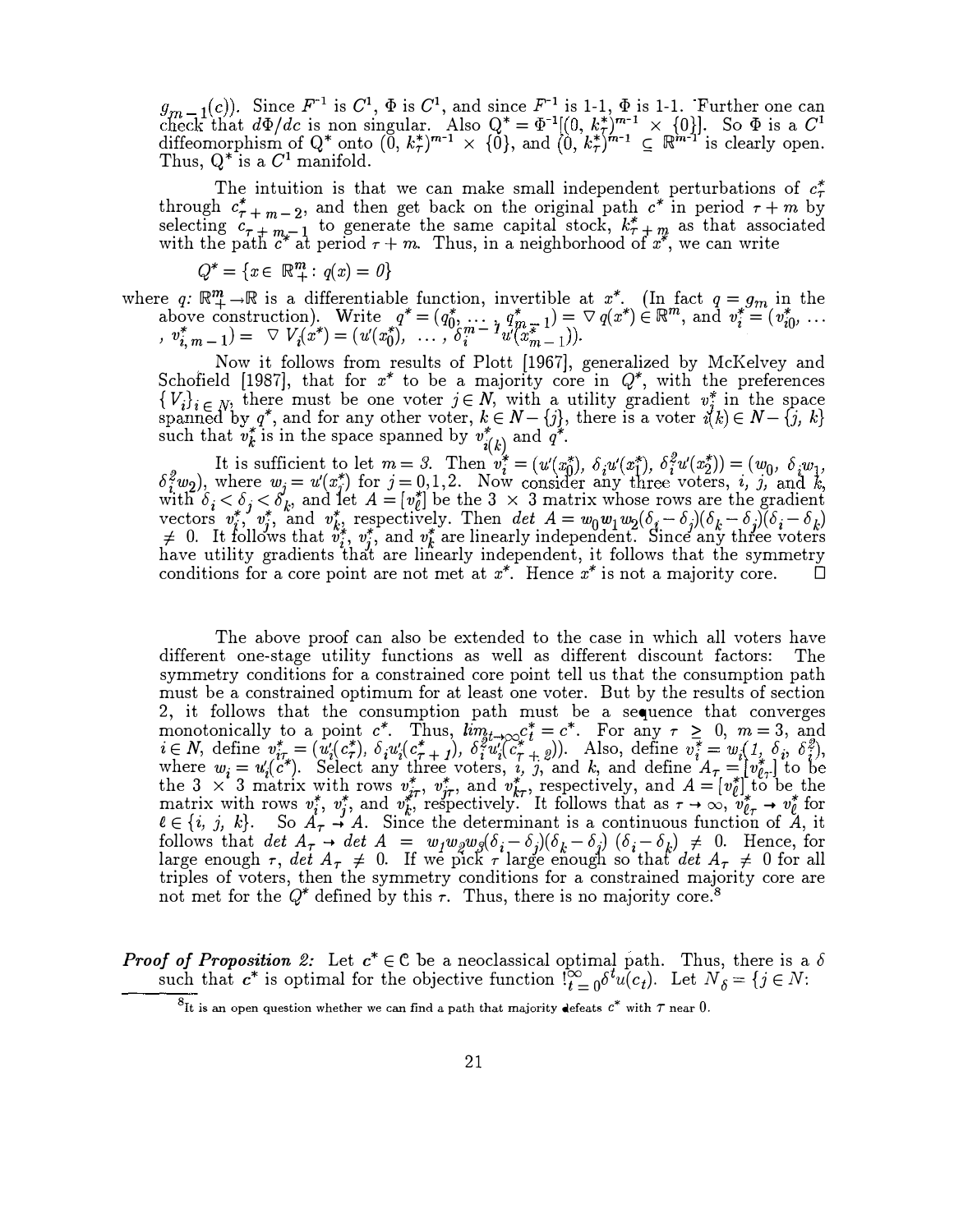$\delta_j \neq \delta$ . By assumption,  $|N_\delta| \geq n-1$ . Define  $Q$ ,  $Q^*$  and  $V_j$  as in the previous proof, where  $\tau = -1$ , and  $m = 3$ . Write  $c_5^* = (c_0^*, c_1^*, c_2^*)$ . For each voter  $j \in N$ , write  $v_j = \nabla V_j(\underline{c}^*) = (w_0, \delta_j w_1, \delta_j w_2),$  where  $w_i = u'(c_i^*),$  and  $v = (w_0, \delta w_1, \delta^2 w_2).$  Now for any scalar  $a > 0$ , define  $z = \epsilon \left( \delta^2 \left[ \frac{w_2}{w_0} \right] - 2 \delta \left[ \frac{w_2}{w_1} \right] 1 \right).$ 

Then for any  $i \in N$  we have

$$
z \cdot v_j = aw_2[\delta^2 - 2\delta \delta_j + \delta_j^2] = aw_2(\delta - \delta_j)^2.
$$

It follows that  $z \cdot v = 0$ , and  $z \cdot v_j > 0$  for all  $j \in N_\delta$ . Let  $x = \underline{c^*} + z$ . Since all  $V_j$  are differentiable, it is clear that for choice of a small enough  $V_j(x) > V_j(c^*)$  for all  $j \in N_{\delta}$ . We henceforth assume that a is chosen so that this is satisfied.

The consumption path generated by  $x$  need not be feasible. To construct a feasible path, we need to perturb  $x$  to get it to satisfy the constraint while feasible path, we need to perturb  $x$  to get it to satisfy the constraint while maintaining the strict preferences of all voters in  $N_{\delta}$ : As in the previous proposition, since  $c^*$  is neoclassical optimal,  $c^*$  is relative interior to  $Q^*$ . So in a neighborhood of  $\underline{c}^*$  we can write  $Q^* = \{x \in \mathbb{R}^3_+ : q(x) = 0\}$  where  $q(x) = x_2 + k_3 - F(F(\overline{F}(k_0) - x_0) - x_1)$  is differentiable. Also, since  $c^*$  is optimal, we know that there is a scalar b such that  $v = bq^*$ , where  $q^* = (1, 1/\overline{F'(k_1)})$  $1/F'(k_1^*)F'(k_2^*) = \nabla q(\underline{c}_*)$  is the vector normal to the constraint,  $Q^*$ , at  $\underline{c}_*^*$ . Pick  $\epsilon > 0$  so that  $V_j(x - \epsilon q^*) > V_j(\mathbf{c}^*)$  and  $V_j(x + \epsilon q^*) > V_j(\mathbf{c}^*)$  for all  $j \in N_{\delta}$ . Set  $y_1 = z - \epsilon q^*$ , and  $y_2 = z + \epsilon q^*$ . Then  $y_1 \cdot q^* = -\epsilon q^{*} \cdot q^* < 0$ , and  $y_2 \cdot q^* = \epsilon q^* \cdot q^* > 0$ . It follows that we can find  $\eta_{\theta} > 0$  such that  $q(\underline{\mathbf{c}}^* + \eta \underline{\mathbf{y}}_1) < q(\underline{\mathbf{c}}^*)$  and  $q(\mathbf{c}^* + \eta \mathbf{y}_2) > q(\mathbf{c}^*)$  for all  $0 < \eta < \eta_0$ . Let  $\eta^*$  be the minimum of  $\eta_0$  and 1. But then, setting  $z_i = \underline{c}^* + \eta^* y_i$  and  $z_g = \underline{c}^* + \eta^* y_g$ , it follows that  $q(z_i) < q(\underline{c}^*)$ ,<br> $q(z_i) > q(\underline{c}^*)$  and  $V(z_i) > V(z^*)$  for  $\theta \in [1, \theta)$  and  $\in N$ . By continuity of a  $q(z_2) > q(\underline{c}^*)$ , and  $V_q(z_2) > V_q(\underline{c}^*)$  for  $\ell \in \{1,2\}$ , and  $j \in N_\delta$ . By continuity of q,<br>there is a  $z = \alpha z + (1 - \alpha)z$  with  $q(z) = 0$ . Hence  $z \in O^*$  By concernity of the V there is a  $z = \gamma z_1 + (1 - \gamma)z_2$  with  $q(z) = 0$ . Hence  $z \in Q^*$ . By concavity of the  $V_j$ ,  $V_j(z) > V_j(z^*)$  for all  $j \in N_{\delta}$ . \* riting \*  $z = (z_0, z_1, z_2)$ , It follows that the . . consumption path  $c' = (z_0, z_1, z_2, c^*, c^*, \dots, c^*, \dots)$ , is a feasible consumption path such that  $U_j(\mathbf{c}') > U_j(\mathbf{c}^*)$  for all  $j \in N_{\delta}$ . Since  $|N_{\delta}| \geq n-1$ , this proves the first assertion. If there is no voter with  $\delta_j = \delta$ , then  $|N_{\delta}| = n$ , proving the second assertion. The last assertion in the proposition follows since our construction only assertion. The last assertion in the proposition follows since our construction only required three consecutive periods of perturbation.  $\square$ 

#### B\_ PROOFS OF RESULTS IN SECTION <sup>4</sup>

First we need to introduce some additional notation and prove a preliminary lemma. Define  $\{h_{\hat{f}}(k,T)\}_{t=1}^{T+1}$  to be a solution to the following problem:

$$
\max_{\{k_t\}_{t=0}^T} \left\{ \sum_{t=0}^t \delta^t u[F(k_t) - k_{t+1}] \right\} \tag{6.1}
$$

such that

$$
0 \le k_{t+1} \le F(k_t), \ t = 0, 1, ..., T \tag{6.2}
$$

and

$$
k_0 = k > 0. \tag{6.3}
$$

Since  $u'(0) = \infty$  the inequalities do not bind except for  $k_{T+1}$ . Furthermore the objective function is strictly concave and thus there is exactty one solution to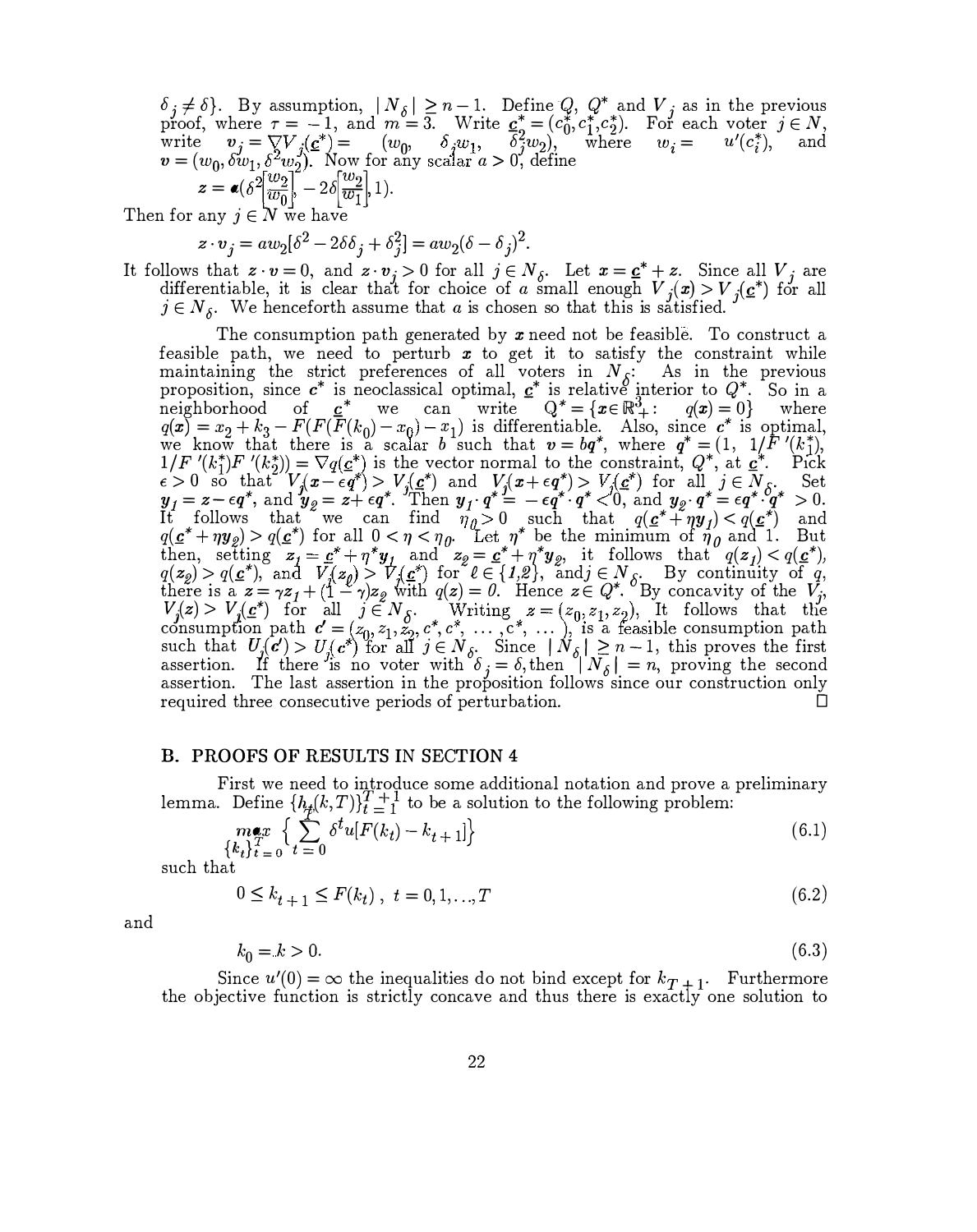the problem which is given by the following conditions:

$$
\delta F'(k_t)u'[F(k_t) - k_{t+1}] = u'[F(k_{t-1}) - k_t] \text{ for } t = 1, 2, ..., T,
$$
\n(6.4)

$$
k_{T+1} = 0, k_0 = k. \tag{6.5}
$$

Let  $v^t(k)$  be the value function for the median discount factor Let  $v^*(k)$  be the value function for the median discount<br>investment path voter  ${k_t} = {k_t(k, T-t)}_{t=0}^{t-t+1}$  is selected. I. e., when the

$$
v^{t}(k) = \sum_{t=0}^{T-t} \delta^{t} u[F(k_{t}) - k_{t+2}].
$$

By standard arguments,  $v^t(k)$  is strictly concave.

The following lemma gives a monotonicity property of optimal paths in the finite horizon setting:

**LEMMA:** Let  ${k_t}_{t=1}^T$  and  ${k_t}_{t=1}^T$  be two optimal growth paths for a voter with discount factor  $\delta$ , where  $k_0 > k_0$ . Then,

$$
F(k_t) - k_{t+1} > F(\widetilde{k}_t) - \widetilde{k}_{t+1}, \text{ for } t = 1, ..., T.
$$

**Proof:** Suppose the lemma does not hold. Let  $T$  be the smallest positive integer for which the inequality does not hold and let  ${k_t}_{t=1}^T$ ,  ${k_t}_{t=1}^T$  be two optimal growth sequences for which the lemma does not hold. Suppose  $k_1 \geq k_1$ . Then

$$
-k_1 \ge -\widetilde{k}_1 \Rightarrow F(k_0) - k_1 > F(\widetilde{k}_0) - \widetilde{k}_1
$$
  
\n
$$
\Rightarrow u'[\delta(k_0) - k_1] < u'[\delta(\widetilde{k}_0) - \widetilde{k}_1].
$$

The first order conditions then give

$$
\delta F'(k_1)u'[F(k_1)-k_2] < \delta F'(\widetilde{k}_1)u'[F(\widetilde{k}_1)-\widetilde{k}_2].
$$

Thus

$$
u'[F(k_1) - k_2] < u'[F(\widetilde{k}_1) - \widetilde{k}_2]
$$

and

 $\widetilde{k}_2 > k_2$ .

By repeatedly using the first order<sub>p</sub>conditions we get that  $\widetilde{k}_t > k_t$  for  $t = 2, \ldots, T + 1$ . But this is not possible since  $\tilde{k}_{T+1} = k_{T+1} = 0$ . Therefore,  $k_1 > \tilde{k}_1$  and  $T > 1$ . Furthermore let

$$
\begin{aligned} l_t &= k_{t+1} \\ \widetilde{l}_t &= \widetilde{k}_{t+1} \text{, for } t = 1, \dots, T-1. \end{aligned}
$$

Then  $\{l_i\}_{i=1}^{T-1}$ ,  $\{\tilde{l}_t\}_{t=1}^{T-1}$  are two optimal growth sequences for which the lemma does not hold, contradicting the minimality of T.

**Proof of Proposition 3:** The proof is by induction on the time horizon,  $T$ . If  $T = 0$ , then  $s_0^{\tilde{t}}(h,T) = F(h_0(k,T)) = F(k) = g_0(k,0)$  is clearly the only Nash equilibrium for the candidates, since all voters' one period utility functions are monotonic in consumption. Further, any undominated strategy for a voter must have the property that the voter always votes for the candidate offering the highest level of consumption, abstaining only if there is a tie.

Now we assume the result is true for  $T-1$ , and show it is true for T. Thus,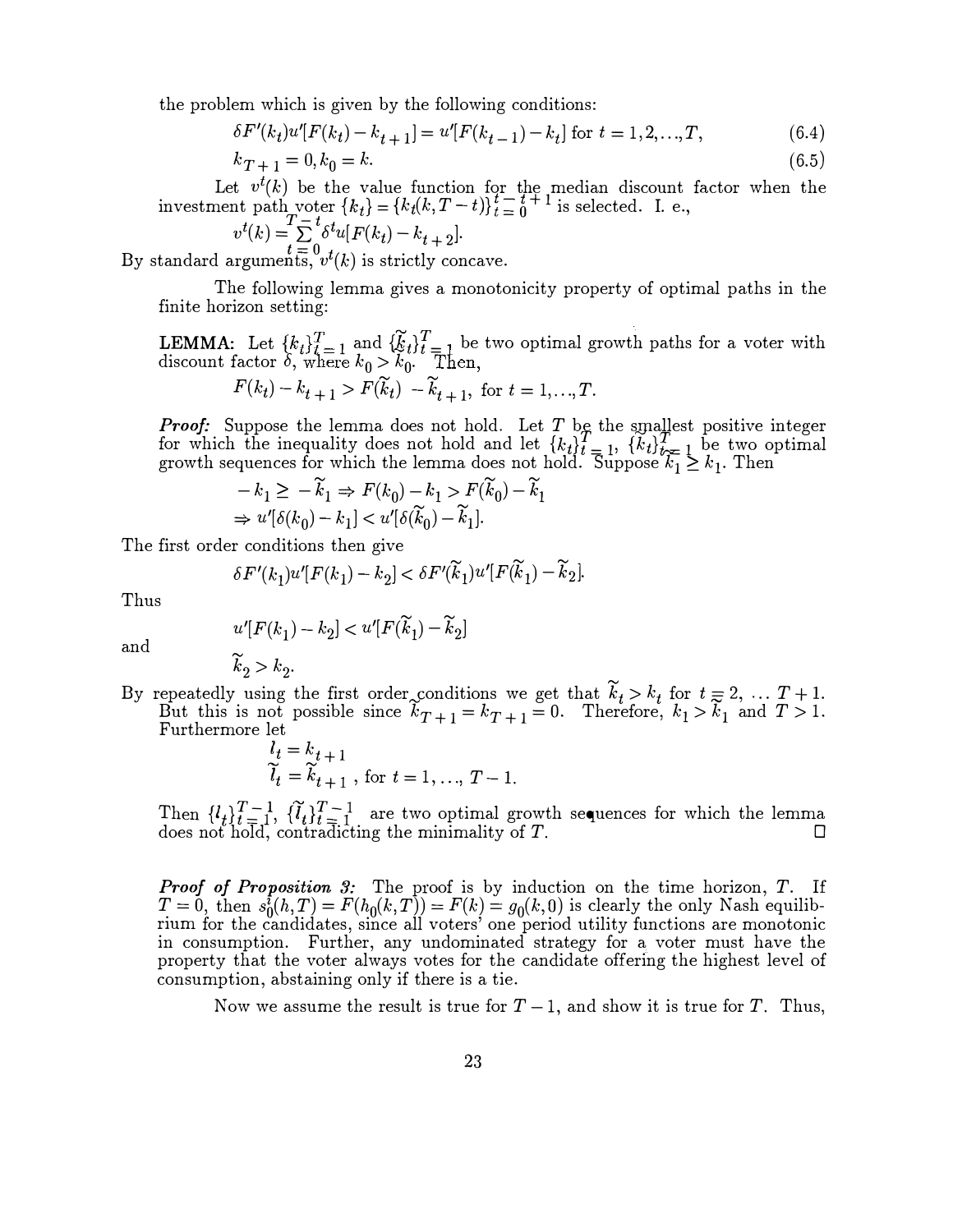suppose that for all  $t > 0$ , and all  $k$ ,  $s_t^i(h,T) = g_0(k^t(h), T-t)$  are subgame perfect<br>responses. Suppose that  $s_0^i(k,T) \neq g_0(k,T)$ . If  $s_0^i(k,T) > g_0(k,T)$ , then  $F(\bar{k}) - s_0(\bar{k}, T) < F(k) - g_0(k, T)$ . By the monotonicity of  $g_t$ , proved in the above Lemma, and the monotonicity of  $u$ ,

$$
u(g_t(F(k) - g_0(k,T), T - 1)) - u(g_t(F(k) - s_0^i(k,T), T - 1)) > 0.
$$

Note that  $EV_1^m(h,e^*,c)$  is strictly concave in c (see Harris [1987]) Let  $c^* = g(k)$  be the (unique) maximum of  $EV_1^m$  in  $[0, F(k^1(h))]$ . Now pick  $j \in K$ , and pick  $c^j \in [0, F(k^1(h))]$  with  $c^j \neq c^*$ . There are two cases.

If  $c^j > c^*$ , then, using the monotonicity of  $g_t(k, T-1)$  in k for all  $t \ge 1$ , and<br>the monotonicity of  $u(c)$  in c, we get  $c^j > c^* \Rightarrow F(k) - c^j < F(k) - c^* \Rightarrow$  $g_t(F(k)-c^j, T-1)$   $\leq g_t(F(k)-c^*, T-1)$  for all  $t \geq 1 \Rightarrow$  $u(g_t(F(k)-c^*, T-1)) - u(g_t(F(k)-c^j,T-1))>0 \quad \text{for \quad all \quad } t\geq 1. \qquad \text{But \quad} \text{then, \quad if}$  $\delta_i \geq \delta_m$ , we have<br> $EV_0^i(h, e^*; c^*)$ 

$$
EV_0^i(h, e^*; c^*) - EV_0^i(h, e^*; c^j)
$$
  
=  $u(c^*) - u(c) + \delta_i \sum_t \delta_i^f [u(g_t(F(k) - c^*, T - 1)) - u(g_t(F(k) - c^j, T - 1))]$   
 $\geq u(c^*) - u(c) + \delta_m \sum_t \delta_m^t [u(g_t(F(k) - c^*, T - 1)) - u(g_t(F(k) - c^j, T - 1))]$   
=  $EV_0^m(h, e^*; c^*) - EV_0^m(h, e^*; c^j) > 0.$ 

Hence,  $EV_0^i(h, e^*; c^*) > EV_0^i(h, e^*; c^j)$  for all i with  $\delta_i \ge \delta_m$ <br>ment establishes that  $EV_0^i(h, e^*; c^*) > EV_0^i(h, e^*; c^j)$ . If  $c^j < c^*$ , a similar argu-<br>for all *i* with  $\delta \leq \delta$ <sub>m</sub>. It ment establishes that  $EV_0^i(h, e^*, c^*) > EV_0^i(h, e^*, c^*)$  for all i with  $\delta_i \leq \delta_{m}$ . It follows that in both cases, we have follows that in both cases, we have

$$
\Phi_0^j(h, (c^*, s^{-j*}(h)), \sigma^*) = \Phi_0^j(h, (c^*, c^*), \sigma^*) = 0
$$
\n
$$
> |\{i \in N : EV^i_0(h, e^*; c^j) > EV^i_0(h, e^*; c^*)\}|
$$
\n
$$
- |\{i \in N : EV^i_0(h, e^*; c^*) > EV^i_0(h, e^*; c^*)\}|
$$
\n
$$
= |\{i \in N : \sigma_0^i(h, (c^j, c^*)) = j\}| - |\{i \in N : \sigma_0^i(h, (c^j, c^*)) \in k - \{j\}\}|
$$
\n
$$
= \Phi_0^j(h, (c^j, c^*), \sigma^*) = \Phi_0^j(h, (c^j, s^{-j*}(h)), \sigma^*).
$$

Hence  $\Phi_j(h, (c^j, s^{-j*}(h))), \sigma^*)$  is maximized at  $c^j = c^*$ . This proves the result.  $\square$ 

**Proof of Proposition 4:** Fix k, and let  $\delta$  be the discount factor of the median voter. .<br>.<br>. For  $T \in \mathbb{Z} \cup \{\infty\}$ , let  $F^T \subseteq [0,\overline{c}]^T$  be the set of feasible consumption paths for the T period model, when the initial capital stock is k. For  $c \in F^T$ , write  $V^T(c)$  $\mathcal{I} = \sum_{t=1}^{T} \delta^{t} u(c_{t}).$  For  $T \in \mathbb{Z}$ , define  $c_{t}^{T} = g_{t}(k, T)$  and  $c_{t}^{*} = g_{t}(k).$  So  $c^T = arg \; max \; V^T(c),$ and  $c\epsilon F^T$  $c^* = \underset{c \in F^\infty}{\arg \ max} V^\infty(c).$ 

By the assumptions on u, and  $\delta$ , it follows that for all  $T \in \mathbb{Z} \cup \{\infty\}$ ,  $V^T(c^T) < \infty$ .<br>Define  $\widetilde{c}^T \in F^{\infty}$  by

$$
\widetilde{c} \frac{T}{t} = \begin{cases} c_t^T & \text{if } t \le T \\ 0 & \text{if } t > T. \end{cases}
$$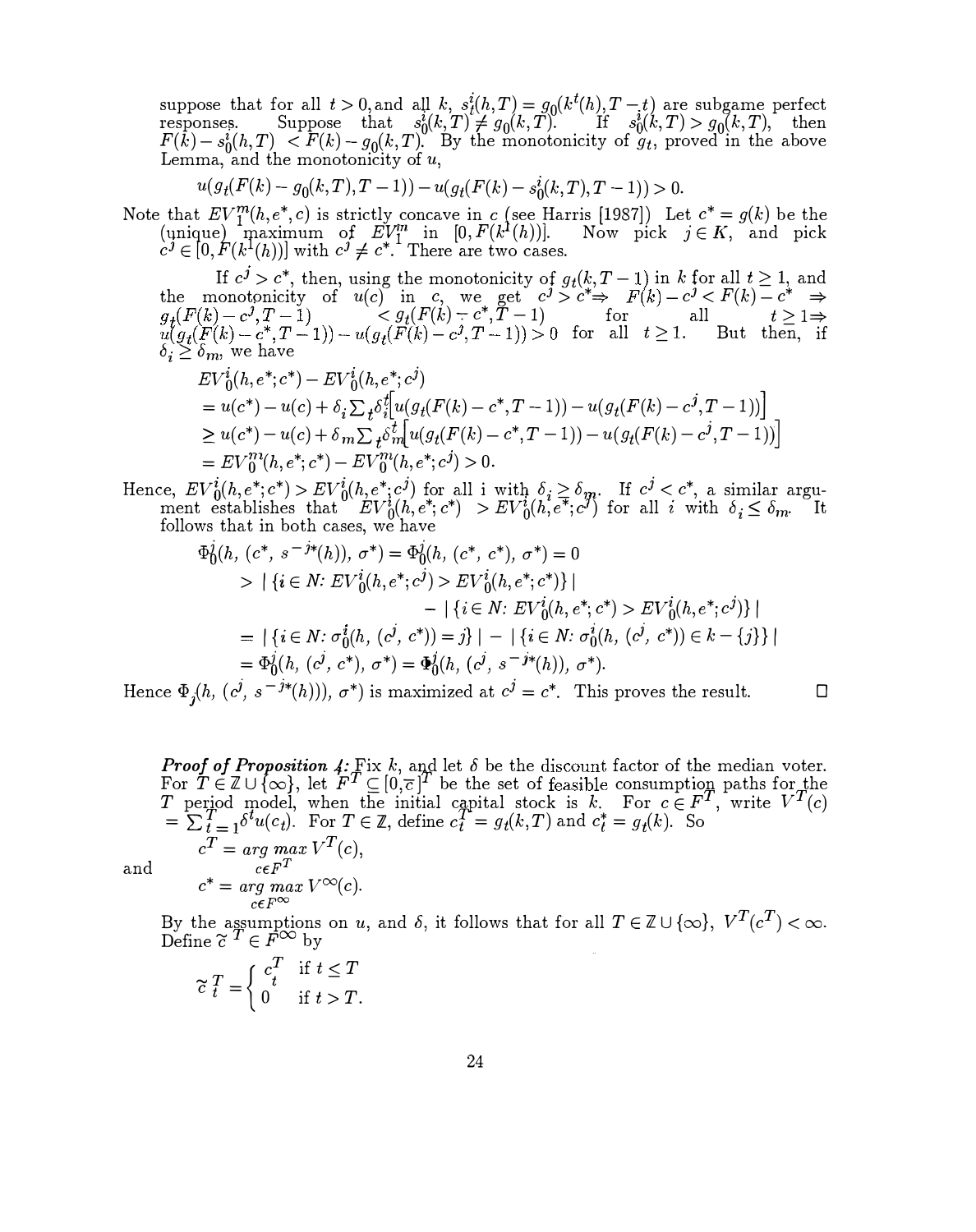Note that  $F^{\infty}$  is compact with the product topology. Thus there exists a sequence  ${T_i}_{i}$ <sub>i</sub>, and a  $\tilde{c} \in F^\infty$  such that  $\tilde{c}^{i}$   $\to \tilde{c}$ . Let  $\epsilon > 0$ . Choose  $\overline{T}$  such that

$$
\sum_{-\overline{T}}^{\infty} \delta^t u(\overline{c}) < \frac{\epsilon}{2}.
$$

 $t = \overline{T}$ <br>Choose *I* such that  $i > I$  implies

$$
|V^{T}i(\widetilde{c}^{T}i) - V^{T}i(\widetilde{c})| < \frac{\epsilon}{2} \text{ and } T_{i} > \overline{T}.
$$

Then

$$
V^{\infty}(\widetilde{c}) \leq V^{\infty}(c^*) \leq V^T i(\widetilde{c}^T i) + \frac{\epsilon}{2} \leq V^T i(\widetilde{c}) + \epsilon \leq V^{\infty}(\widetilde{c}) + \epsilon
$$
  
\n
$$
\Rightarrow V^{\infty}(\widetilde{c}) = V^{\infty}(c^*) \Rightarrow \widetilde{c} \in \arg\max_{c \in \mathbb{C}} V^{\infty}(c).
$$

Finally, uniqueness follows because the set of optimal paths for the infinite horizon model is convex, and any strict convex combination is strictly better.  $\Box$ 

**Proof of Proposition 5:** Suppose  $(s, \sigma)$  is not a growth equilibrium. There are two possible cases:

(i) Suppose there exists  $s^{j'}$  and  $h \in H^t$  such that

 $EW_{j}(h,e^{-j},s^{j\prime}) > EW_{j}(h,e^{-j},s^{j}).$ <br>a there exists  $T > 0$  such that Then there exists  $T > 0$  such that  $E[\sum_{t,\tau=1}^{t}\delta_{j\rho}^{t}\delta_{j}^{t}(h_{t}^{t}(h,e'),e')] > E[\sum_{t,\tau=1}^{t}\delta_{j\rho}^{t}\delta_{j}^{t}(h_{t}^{t}(h,e),e)],$ where  $e' = \overline{t} \overline{e^2} \overline{f}$ ,  $s^j$ ). We know that  $\overline{e}$  is an equilibrium to the game with horizon  $t + T$ . Thus  $E[\sum_{i}^{T} \delta_{i}^{t} \rho_{i}^{t} (h_{t}^{t}(h, e'), e')] \leq E[\sum_{i}^{T} \delta_{i}^{t} \rho_{i}^{t} (h_{t}^{t}(h, e), e)],$  $L\left[\sum_{t=1}^{t} \sum_{j}^{t} f_{j}(n_{t}(n), \epsilon_{j})\right] \leq L\left[\sum_{t=1}^{t} \epsilon_{t}\right]$ <br>a contradiction.

(ii) Suppose that there is a  $\sigma^{i'}$  and  $h \in H^t$  such that

$$
EV_i(h, e^{-i}, \sigma^{i\prime}) > EV_i(h, e).
$$

The same type of argument yields a contradiction.

C. PROOFS OF RESULTS IN SECTION <sup>5</sup>

**Proof of Lemma 1:** Use the fact that  $x^{-1}$  is a strictly convex function of x. Then

using Jensen's inequality,  
\n
$$
\frac{1}{\gamma_t} = \sum_i \left[ \frac{\lambda_i \delta_i^t}{\sum_j \lambda_j \delta_j^t} \middle| (\delta_i)^{-1} \right] > (\sum_i \left[ \frac{\lambda_i \delta_i^t}{\sum_j \lambda_j \delta_j^t} \middle| \right] \cdot \delta_i)^{-1} = \frac{1}{\gamma_{t+1}}.
$$

 $\Box$ 

**Proof of Proposition 6:** Assume that h is a solution for  $(5.3)$ . Let  $k \in \mathbb{R}$  be any initial capital stock, and write  $k_t = h_t(k)$ . Then the  $k_t$ 's will satisfy the first order conditions:

$$
\label{eq:2.1} \begin{split} &u'(F(k_{t-1})-k_t)=\gamma_t F'(k_t) u'(F(k_t)-k_{t+1}), \; \text{for}\; 0 < t < L\\ &\delta_{L-1} u'(F(k_{L-1})-k_L) = v_h'(k_L) \end{split}
$$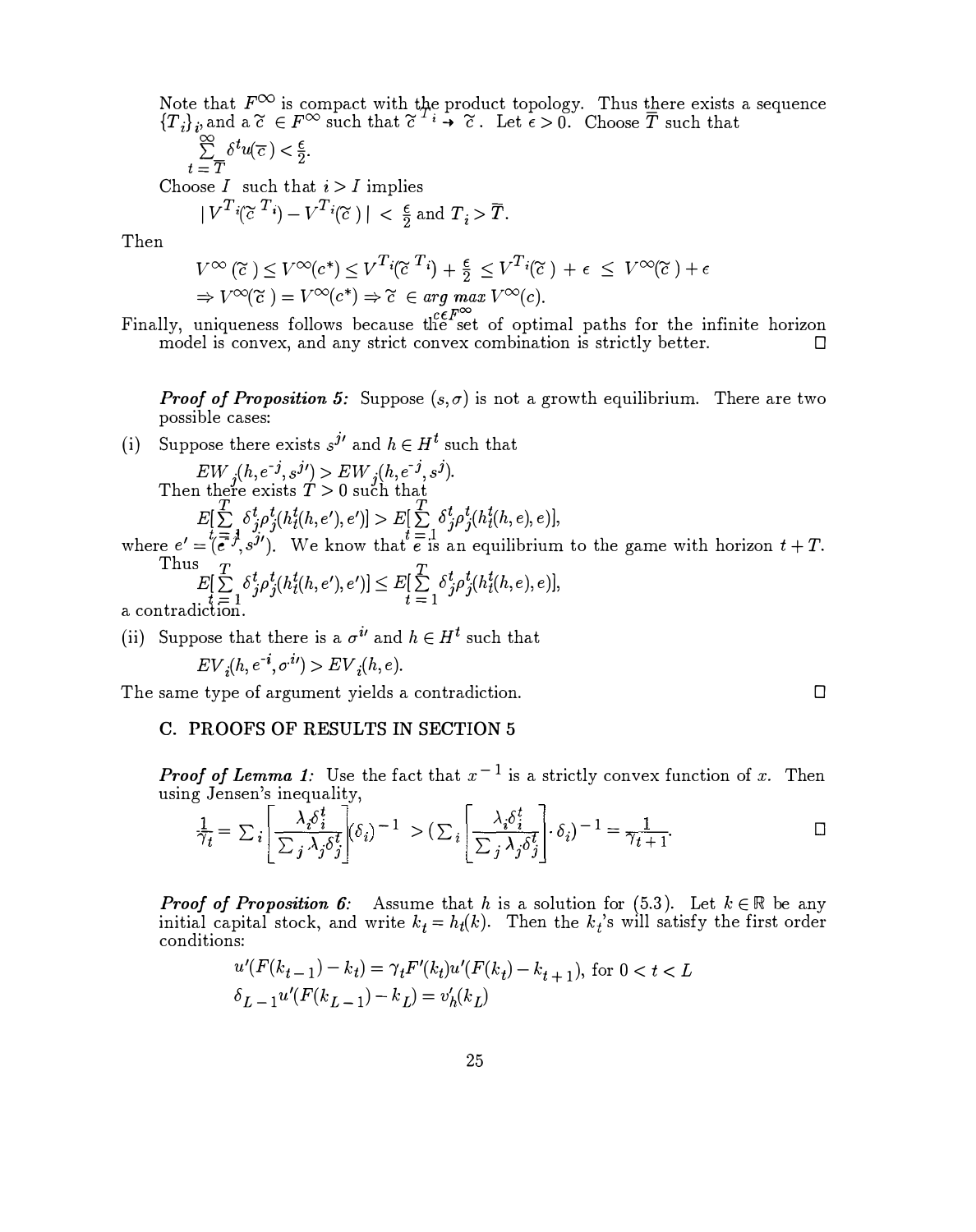where  $\gamma_t = \delta_t / \delta_{t-1}$ . It follows immediately that there is a solution for the first L equations that satisfies  $k_t = k$  for all t only if  $1 = \gamma_t F'(k)$  for all  $0 < t < L$  which occurs only if all the  $\gamma_i$ 's are equal. Therefore, if  $\gamma_t \neq \gamma_s$  for some t,s, then for any k satisfying  $k_0 = k_L = k$ , there must be a j for which  $k_j \neq k$ . But this is a political business cycle.

**Computations for Example 2:** The problem to be solved is:

$$
\max_{\{k_t\}} \sum_{t=0}^{T-1} \delta_t u(F(k_t) - k_{t+1}),
$$

such that

 $0 \leq k_{t+1} \leq F(k_t)$ , for  $0 \leq t < T$  $k_0, k_T > 0$  given.

Write  $\gamma_t = \delta_t / \delta_{t-1}$  for  $1 \le t < T$ . Then the solution satisfies the first order conditions

$$
\gamma_t F'(k_t) u'(F(k_t) - k_{t+1}) = u'(F(k_{t-1}) - k_t), \ 1 \le t < T
$$
  

$$
k_T, k_0 > 0 \text{ given.}
$$

We consider the special case of  $F(k) = k^{\alpha}$ , and  $u(c) = ln(c)$ . In this case, the first line reduces to

$$
\frac{\alpha \gamma_t k_t^{\alpha - 1}}{k_t^{\alpha} - k_{t+1}} = \frac{1}{k_{t-1}^{\alpha} - k_t}
$$

Writing  $\eta_t = \alpha \gamma_t$ , and  $z_t = k_t / k_{t-1}^{\alpha}$  for  $1 \le t < T$ , we can rearange terms and rewrite the above as

$$
z_t = \frac{\eta_t}{1 + \eta_t - z_{t+1}}
$$

We can solve for the  $z_t$  as follows. Define  $d_t$  recursively for  $1 \le t < T$  by

$$
d_T = 1
$$
  

$$
d_t = n_t d_{t+1}
$$

 $d_t = \eta_t d_{t+1} + (1 - z_T)$ So  $d_t = a_t - b_t z_T$ , where  $\bullet_t = 1 + \sum_{\tau=1}^{T-1} [\prod_{i=t}^{\tau} \eta_i]$ , and  $b_t = 1 + \sum_{\tau=1}^{T-2} [\prod_{i=t}^{\tau} \eta_i]$ .<br>Then, for all  $t$ ,

$$
z_t = (d_t - (1 - z_T))/d_t
$$

To see this, clearly since  $d_T = 1$ , the result is true for  $t = T$ .<br>for  $t$ . Then for  $1 \le t \le T$ , Suppose the result is true

$$
z_{t-1} = \frac{\eta_{t-1}}{1 + \eta_{t-1} - (d_t - (1 - z_T))/d_t} = \frac{\eta_{t-1}d_t}{\eta_{t-1}d_t + (1 - z_T)} = \frac{d_{t-1} - (1 - z_T)}{d_{t-1}}.
$$
  
It follows that  

$$
z_t = \frac{(a_t - 1) - (b_t - 1)z_T}{\bullet_t - b_t z_T}
$$

In the example,  $k_T = 0$ . So  $z_T = 0$ . To find the  $k_t$ , we first solve for the  $z_t$ , and then solve for the  $k_t$  the given  $k_0$  and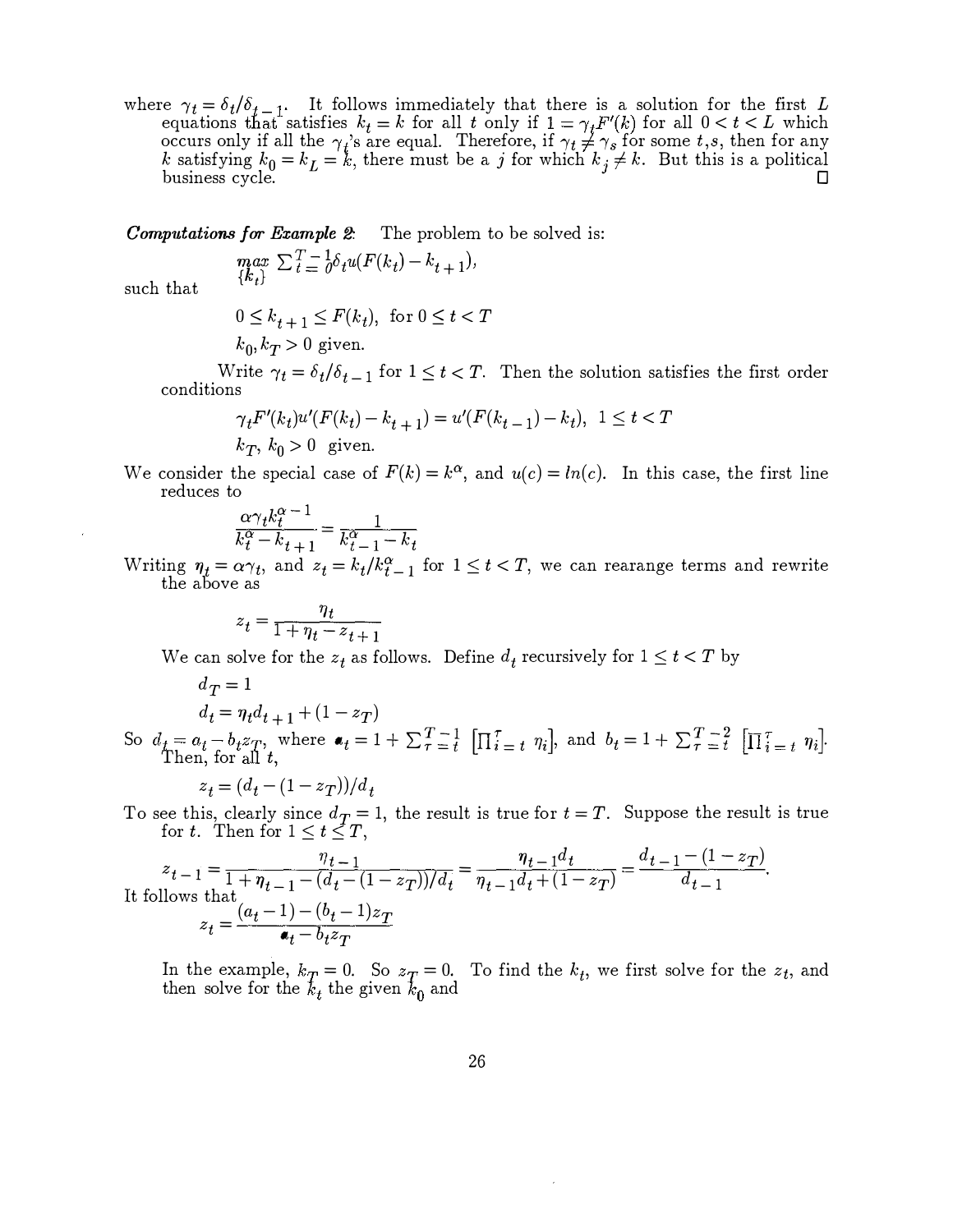$$
k_t = z_t k_{t-1}^{\alpha}
$$

We must show that for  $j \in K$ ,

$$
s^{j*}(k) \in \underset{c^j \in \mathbb{R}_+}{arg \ max} \, EW_j(k, \, e^*, \, c^j). \tag{5.3}
$$

 $c^3 \in \mathbb{R}_+$ <br>But since candidates 1 and 2 use the same strategy,  $s^{1*} = s^{2*}$ , then for all k, we have

 $EW_j(k, e^*) = \frac{1}{2(1-\delta_j)} \equiv d_j > 0.$ <br>That is,  $EW_j(k, e^*)$  is independent of k. Thus,  $EW_j(F(k_0) - c^j, e^*) = EW_j(F(k_0) - c^j)$  $s^{-j*}(k)$ ,  $e^*) = d_j$ . So we can rewrite<br>  $EW_j(k, e^*; c^j) = \begin{cases} 1 + \delta_j d_j & \text{if } \Phi_j(k, (c^j, s^{-j*}(k)), \sigma^*) > 0 \\ \delta_j d_j & \text{if } \Phi_j(k, (c^j, s^{-j*}(k)), \sigma^*) > 0 \end{cases}$  $\frac{1}{j}$ j  $EW_j(k, e^*; c^j) = \begin{cases} \qquad & \text{if } \bar{\Phi}_j^j(k, c^j, s^{-j*}(k)), \sigma^* \leq 0 \ \frac{1}{2} + \delta_j d_j & \text{if } \Phi_j^j(k, (c^j, s^{-j*}(k)), \sigma^* \leq 0 \end{cases}$  $\overline{A}^{j}$  $\overline{C}^{j}$  $\overline{C}^{j}$  $\overline{D}^{j}$  $\overline{D}^{j}$  $\overline{D}^{j}$  $\overline{D}^{j}$  $\overline{D}^{j}$  $\overline{D}^{j}$  $\overline{D}^{j}$  $\overline{D}^{j}$  $\overline{D}^{j}$  $\overline{D}^{j}$  $\overline{D}^{j}$  $\overline{D}^{j}$  $\overline{D}^{j}$  $\overline{D}^{j}$  $\overline{D}^{j}$  $\overline{D}^{j}$  $\overline{D}^{j}$  $\boldsymbol{j}$ We can rewrite (5.3) as

$$
s^{j*}(k) \in \underset{c^j}{\arg \ max} \ \text{sgn} \left\{ \Phi_j(k, \ (c^j, \ s^{-j*}(k)), \ \sigma^*) \right\},\tag{5.4}
$$

 $s^{j*}(k) \in \arg\max_{c^j \in \mathbb{R}_+} sgn \{\Phi_j(k, (c^j, s^{-j*}(k)), \sigma^*)\},$ (5.4)<br>
where  $sgn(x)$  is the sign of x. Therefore, in equilibrium, at any capital stock k, j will<br>
choose  $c^j$  to maximize  $sgn \{\Phi_j(k, (c^j, s^{-j*}(k)), \sigma^*)\}$  and will ignor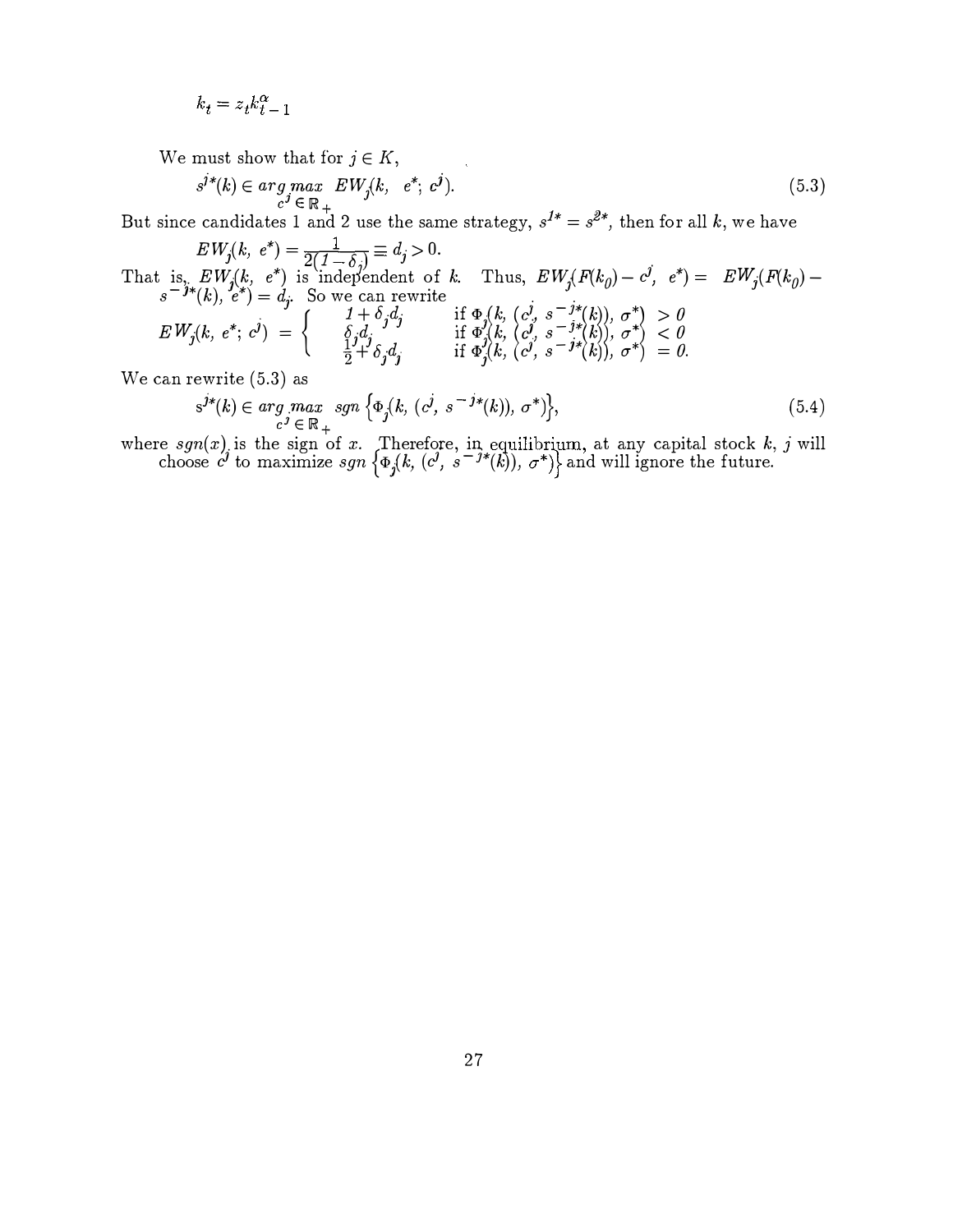#### REFERENCES

- Alesina, A., "Macroeconomic Policy in a Two-Party System as a Repeated Game," Quarterly Journal of Economics, 102 (1987): 651-678.
- Allen, S. D., J. M. Sulock and W. A. Sabo, "The Political Business Cycle: How Significant?" *Public Finance Quarterly*, 14 (1986): 107-112.
- Beck, Nathaniel, "Social Choice and Economic Growth," *Public Choice*, 33 (1978): 33-48.
- Boylan, R., "Voting over investment," mimeo, Olin School of Business, Washington University, (1992).
- Boylan, R., J. Ledyard, A. Lupia, R. D. McKelvey, and P. C. Ordeshook, "Political Competition in a Model of Economic Growth: Some Experimental Results," in T. Palfrey Ed., *Laboratory Research in Political Economy*, (Ann Arbor: University of Michigan Press, 1991), pp. 33-67.
- Cargill, T. F. and M. M. Hutchinson, "Political Business Cycles with Endogenous Election Timing: Evidence from Japan,'' Review of Economics and Statistics, Vol 73 (1991 ): 733-739.
- Cass, D., "Optimum Growth in an Aggregative Model of Capital Accumulation," Review of Economic Studies, 32 (1965): 233-240.
- Davidson, L., M. Fratianni, and J. von Hagen, "Testing for Political Business Cycles," Journal of Policy Modeling, 12 (1990): 35-59.
- Demange, G., "A Limit Theorem on the Minmax Set," Journal of Mathematical Economics, 9 (1982): 145-164.
- Findlay, David W. "The Political Business Cycle and Republican Administrations: An Empirical Investigation," Public Finance Quarterly, 12 (1990): 328-338.
- Golden, D., and J. Poterba, "The Price of Popularity: The Political Business Cycle Reexamined," American Journal of Political Science, 24 (1980): 696-714.
- Grandmont, J. M., "Intermediate Preferences," Econometrica, 46 (1978): 317-330.
- Harris, M., *Dynamic Economic Analysis*, (New York: Oxford University Press, 1987)
- Hibbs, D. A., Jr., "Political Parties and Macroeconomic Policy," American Political Science Review, 71 (1977): 146-187.
- Keil, M. W. "Is the Political Business Cycle Really Dead?," Southern Economic **Journal**, 55 (1988): 86-99.
- Koopmans, T., "On the Concept of Optimal Economic Growth," The Econometric Approach to Development Planning, (Chicago: Rand-McNally, 1965).
- Kramer, G. H., "Sophisticated Voting Over Multidimensional Choice Spaces," Journal of Mathematical Sociology, 2 (1972):165-180.
- Kramer, G. H., "Some Extensions of a Dynamical Model of Electoral Competition," mimeo, (1977).
- Lazo, J. K., G. H. McClelland, and W. D. Schulze, "What is the Future Worth: An